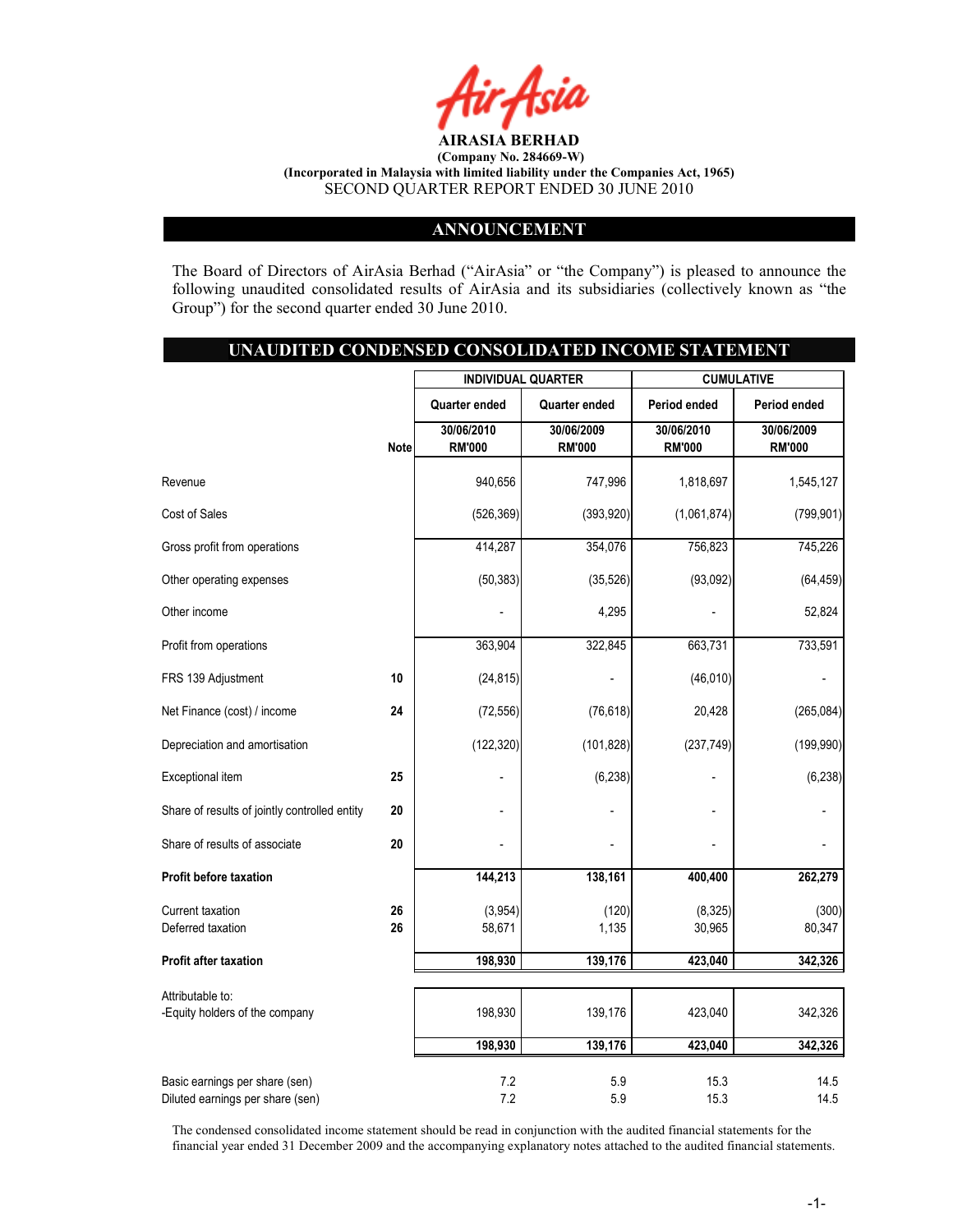Air Asia

# UNAUDITED CONDENSED CONSOLIDATED STATEMENT OF COMPREHENSIVE **INCOME**

|                                                                                                          |             | <b>INDIVIDUAL QUARTER</b> |                             | <b>CUMULATIVE</b> |                            |
|----------------------------------------------------------------------------------------------------------|-------------|---------------------------|-----------------------------|-------------------|----------------------------|
|                                                                                                          |             | Quarter ended             | Quarter ended<br>(restated) | Period ended      | Period ended<br>(restated) |
|                                                                                                          |             | 30/06/2010                | 30/06/2009                  | 30/06/2010        | 30/06/2009                 |
|                                                                                                          | <b>Note</b> | <b>RM'000</b>             | <b>RM'000</b>               | <b>RM'000</b>     | <b>RM'000</b>              |
| Profit/(Loss) for the period                                                                             |             | 198,930                   | 139,176                     | 423,040           | 342,326                    |
| Other comprehensive income / (loss)<br>Cash flow hedges                                                  | 11          | (18, 806)                 | 0                           | (29, 956)         | 0                          |
| Total comprehensive income/(loss)<br>for the period                                                      |             | 180,124                   | 139,176                     | 393,084           | 342,326                    |
| Total comprehensive income/(loss) attributable to:<br>Equity holders of the company<br>Minority Interest |             | 180,124                   | 139,176                     | 393,084           | 342,326                    |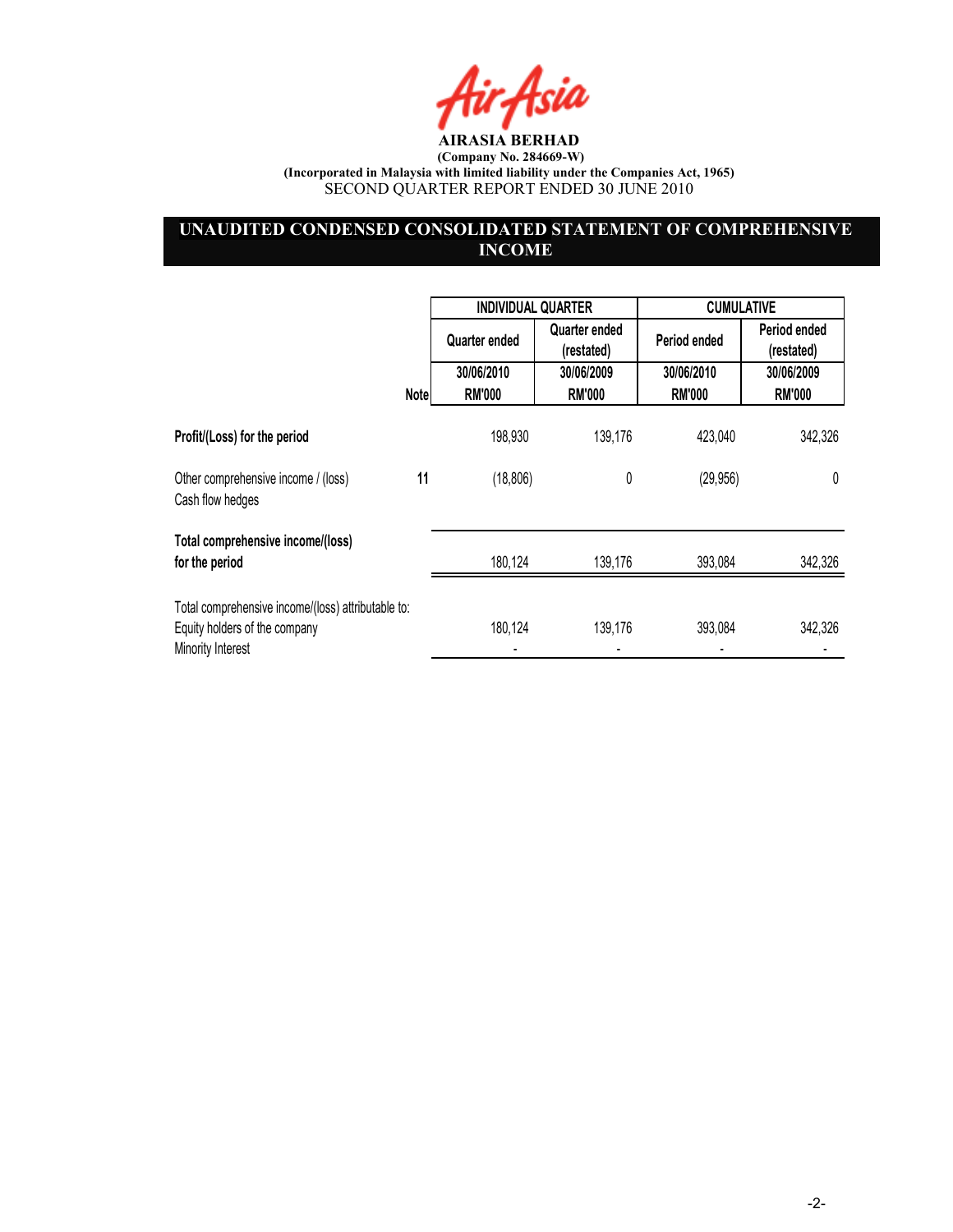Air Asia

# UNAUDITED CONDENSED CONSOLIDATED STATEMENT OF FINANCIAL **POSITION**

|                                               |      | AS AT                       | AS AT                       |
|-----------------------------------------------|------|-----------------------------|-----------------------------|
|                                               |      | 30/06/2010<br><b>RM'000</b> | 31/12/2009<br><b>RM'000</b> |
|                                               | Note |                             |                             |
| <b>NON CURRENT ASSETS</b>                     |      |                             |                             |
| Property, plant & equipment                   | 12   | 8,432,047                   | 7,942,188                   |
| Investment in associates                      |      | 29                          | 29                          |
| <b>Derivative Financial Instruments</b>       | 32   | 84,615                      |                             |
| <b>AFS Financial Assets</b>                   |      | 132,697                     | 26,704                      |
| Goodwill                                      |      | 8,738                       | 8,738                       |
| Deferred tax asset                            |      | 782,239                     | 751,274                     |
| Long term prepayments                         |      | 23,260                      | 23,593                      |
| Amount due from a jointly controlled entity   |      | 173,274                     | 171,885                     |
| Amount due from associates                    |      | 263,714                     | 253,037                     |
|                                               |      | 9,900,613                   | 9,177,448                   |
| <b>CURRENT ASSETS</b>                         |      |                             |                             |
| Inventories (at cost)                         |      | 29,845                      | 20,864                      |
| Derivative Financial Instruments              | 32   | 9,467                       |                             |
| Trade receivables                             |      | 59,001                      | 68,526                      |
| Prepayment, deposits and other receivables    |      | 641,003                     | 652,556                     |
| Deposit on aircraft purchase                  |      | 295,292                     | 330,978                     |
| Amount due from a jointly controlled entity   |      | 195,594                     | 194,503                     |
| Amount due from associates                    |      | 142,381                     | 203,851                     |
| Deposits, bank and cash balances              |      | 858,094                     | 746,312                     |
|                                               |      | 2,230,677                   | 2,217,590                   |
| <b>CURRENT LIABILITIES</b>                    |      |                             |                             |
| Trade and other payables                      |      | 779,754                     | 872,990                     |
| Sales in advance                              |      | 352,741                     | 283,224                     |
| <b>Borrowings</b>                             | 30   | 551,951                     | 540,212                     |
| Hire-purchase payables                        |      | 34                          | 56                          |
| Current tax liabilities                       |      | 15,783                      | 9,824                       |
|                                               |      | 1,700,263                   | 1,706,306                   |
| <b>NET CURRENT ASSETS</b>                     |      | 530,414                     | 511,284                     |
| <b>NON CURRENT LIABILITIES</b>                |      |                             |                             |
| <b>Borrowings</b>                             | 30   | 7,034,225                   | 7,067,696                   |
| Hire-purchase payables                        |      | 0                           | 16                          |
| Derivative Financial Instruments              | 32   | 437,848                     |                             |
|                                               |      | 7,472,073                   | 7,067,712                   |
|                                               |      |                             |                             |
|                                               |      | 2,958,954                   | 2,621,020                   |
| <b>CAPITAL AND RESERVES</b>                   |      |                             |                             |
| Share capital                                 | 7    | 275,941                     | 275,774                     |
| Reserves                                      |      | 2,683,013                   | 2,345,246                   |
| Shareholders' funds                           |      | 2,958,954                   | 2,621,020                   |
|                                               |      | 2,958,954                   | 2,621,020                   |
| Net assets per share attributable to ordinary |      |                             |                             |
| equity holders of the Company (RM)            |      | 1.07                        | 0.95                        |

The condensed consolidated statement of financial position should be read in conjunction with the audited financial statements for the financial year ended 31 December 2009 and the accompanying explanatory notes attached to the interim financial statements.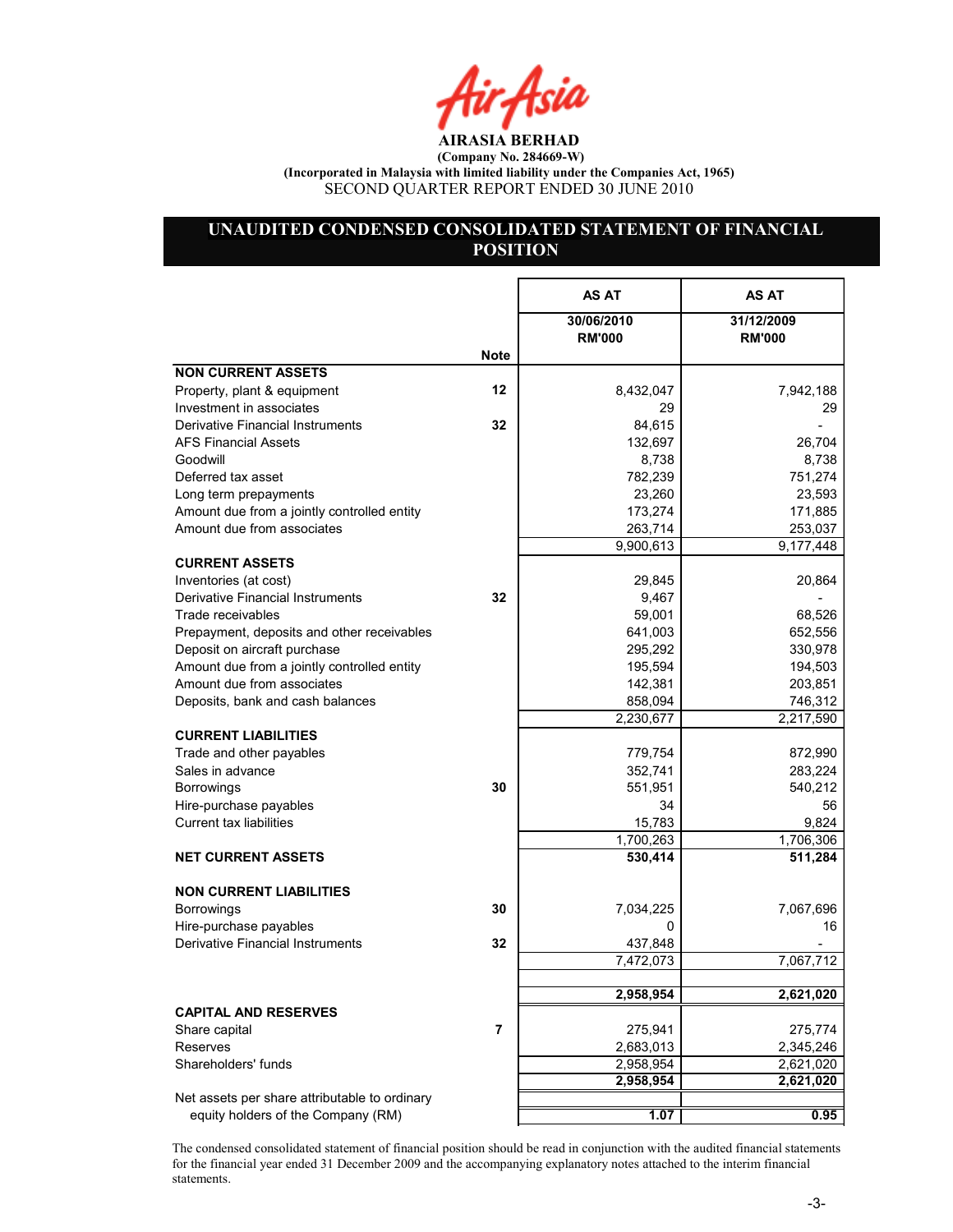r Asia

## UNAUDITED CONDENSED CONSOLIDATED CASH FLOW STATEMENTS

|                                                                            | <b>PERIOD ENDED</b>         | <b>PERIOD ENDED</b>         |
|----------------------------------------------------------------------------|-----------------------------|-----------------------------|
|                                                                            | 30/06/2010<br><b>RM'000</b> | 30/06/2009<br><b>RM'000</b> |
| <b>CASH FLOWS FROM OPERATING ACTIVITIES</b>                                |                             |                             |
| Profit/(Loss) before taxation                                              | 537,555                     | 262,279                     |
| Adjustments:                                                               |                             |                             |
| Property, plant and equipment                                              |                             |                             |
| - Depreciation                                                             | 237,749                     | 199,990                     |
| - Gain on disposal                                                         |                             | (37, 687)                   |
| FRS 139 Adjustment                                                         | 46,010                      |                             |
| Amortisation of long term prepayments<br>Amortisation of other investments | 3,891<br>7                  | 4,333<br>6                  |
| Unrealised foreign exchange (gain)/loss                                    | (302, 145)                  | 76,450                      |
| Interest expense                                                           | 182,498                     | 186,601                     |
| Interest income                                                            | (38, 915)                   | (1,682)                     |
|                                                                            | 666,650                     | 690,290                     |
| Changes in working capital                                                 |                             |                             |
| Inventories                                                                | (8,981)                     | (2,080)                     |
| Receivables and prepayments                                                | 11,509                      | 194,408                     |
| Trade and other payables                                                   | (84, 830)                   | (230, 555)                  |
| Intercompany balances                                                      | (11, 434)                   | (161, 727)                  |
| Cash generated from / (used in) operations                                 | 572,914                     | 490,336                     |
| Interest paid                                                              | (126, 135)                  | (186, 601)                  |
| Interest received                                                          | 38,915                      | 1,682                       |
| Tax paid                                                                   | (2,366)                     | (1, 276)                    |
| Net cash from / (used in) operating activities                             | 483,328                     | 304,141                     |
| <b>CASH FLOWS FROM INVESTING ACTIVITIES</b>                                |                             |                             |
| Property, plant and equipment                                              |                             |                             |
| - Additions                                                                | (727, 608)                  | (566, 475)                  |
| - Proceeds from disposal                                                   |                             | 165,412                     |
| Deposit on aircraft purchase                                               | 19,461                      | (5,822)                     |
| Long term prepayments                                                      | (3, 558)                    | (11, 721)                   |
| Net cash used in investing activities                                      | (711, 705)                  | (418, 606)                  |
| <b>CASH FLOWS FROM FINANCING FACILITIES</b>                                |                             |                             |
| Proceeds from allotment of shares                                          | 1,802                       | 1,500                       |
| Hire purchase instalments paid                                             | (38)                        | (38)                        |
| Proceeds from borrowings                                                   | 619,183                     | 561,333                     |
| Repayment of borrowings                                                    | (280, 789)                  | (370, 992)                  |
| Deposits pledged as securities                                             | (932)                       | (993)                       |
| Net cash from financing activities                                         | 339,226                     | 190,810                     |
| <b>NET INCREASE/(DECREASE)</b>                                             |                             |                             |
| FOR THE FINANCIAL YEAR                                                     | 110,849                     | 76,345                      |
| <b>CASH AND CASH EQUIVALENTS AT BEGINNING</b>                              |                             |                             |
| OF THE FINANCIAL YEAR                                                      | 718,465                     | 120,803                     |
| <b>CASH AND CASH EQUIVALENTS AT END OF</b>                                 |                             |                             |
| <b>FINANCIAL YEAR*</b>                                                     | 829,314                     | 197,148                     |

Net Cash Flow 76,345 110,345 110,345 110,345 110,345 110,345 110,345 110,349 110,349 110,349 110,345 110,349 1 \* The balance at end of financial period excludes fixed deposits of RM28.780 million (30/06/09: RM33.953 million) pledged with licensed bank as securities for banking facilities granted to the Company

This Condensed Consolidated Cash Flow Statement should be read in conjunction with the Annual Financial Statements for the financial year ended 31 December 2009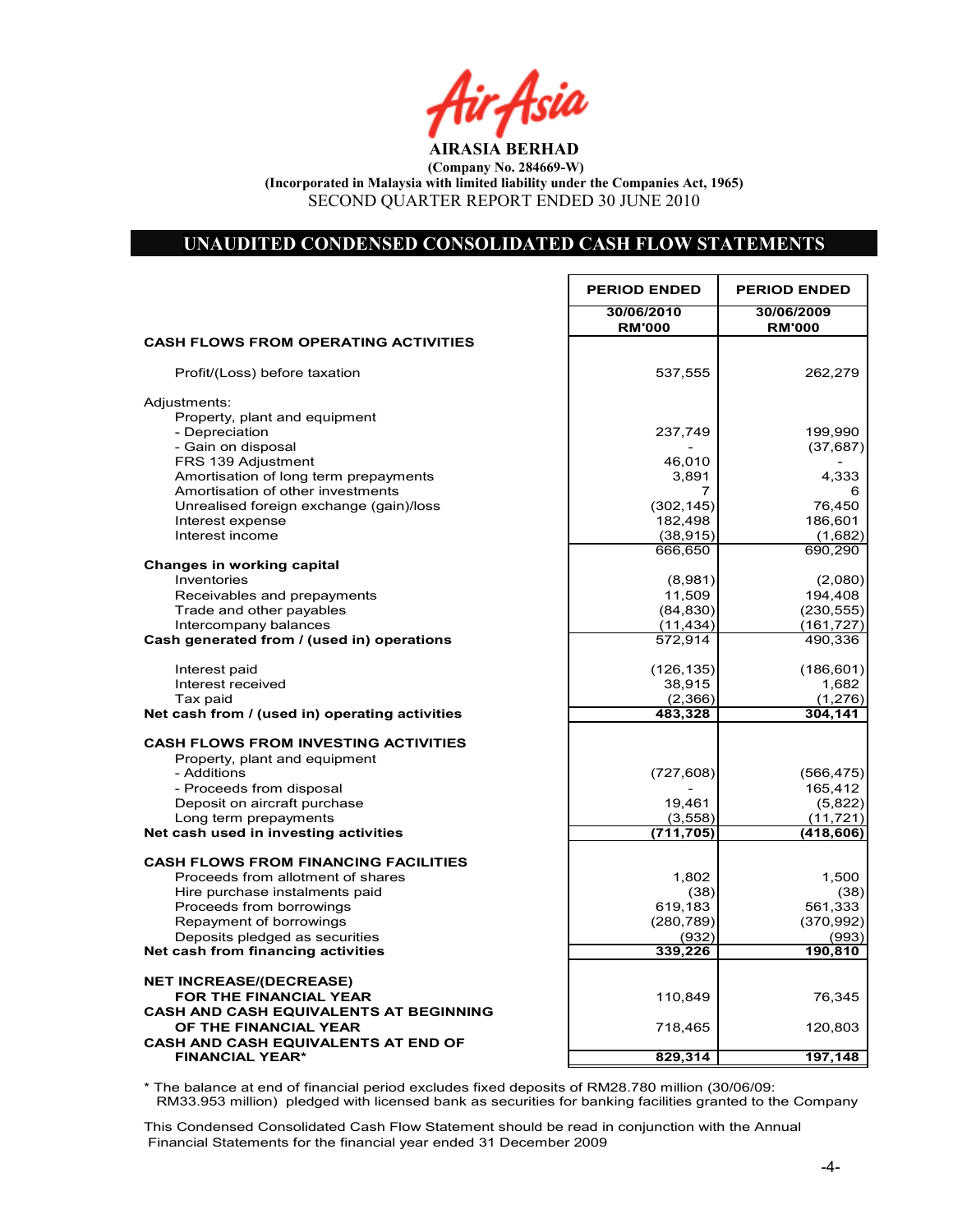

(Incorporated in Malaysia with limited liability under the Companies Act, 1965)<br>SECOND QUARTER REPORT ENDED 30 JUNE 2010 (Incorporated in Malaysia with limited liability under the Companies Act, 1965) SECOND QUARTER REPORT ENDED 30 JUNE 2010  $(Company No. 284669-W)$ (Company o. 284669-W) **AIRASIA BERHAD** AIRASIA BERHAD

# UAUDITED CODESED COSOLIDATED STATEMET OF CHAGES I EQUITY UNAUDITED CONDENSED CONSOLIDATED STATEMENT OF CHANGES IN EQUITY

|                                                                                                      |                                   |                  |                  | Attributable to Equity Holders of the Company |                   |                 |                      |                                                                                                                                     |                      |                        |
|------------------------------------------------------------------------------------------------------|-----------------------------------|------------------|------------------|-----------------------------------------------|-------------------|-----------------|----------------------|-------------------------------------------------------------------------------------------------------------------------------------|----------------------|------------------------|
|                                                                                                      | Issued and fully paid             |                  |                  |                                               |                   |                 |                      |                                                                                                                                     |                      |                        |
|                                                                                                      | ordinary shares<br>of RM0.10 each |                  |                  |                                               |                   |                 |                      |                                                                                                                                     |                      |                        |
|                                                                                                      |                                   |                  |                  | Foreign                                       | Cash Flow         |                 |                      |                                                                                                                                     |                      |                        |
|                                                                                                      | of shares<br>Number               | Nominal<br>Value | Premium<br>Share | Exchange<br>Reserves                          | Reserves<br>Hedge | Reserves<br>AFS | Earnings<br>Retained | Total                                                                                                                               | Interest<br>Minority | EQUITY<br><b>TOTAL</b> |
|                                                                                                      | 000.                              | <b>RM'000</b>    | <b>RM'000</b>    | <b>RM'000</b>                                 | <b>RM'000</b>     | <b>RM'000</b>   | <b>RM'000</b>        | <b>RM'000</b>                                                                                                                       | <b>RM'000</b>        | RM'000                 |
| At 1 January 2010                                                                                    | 2,757,745                         | 275,774          | 1,206,216        | 592                                           |                   |                 | 1,138,438            | 2,621,020                                                                                                                           |                      | 2,621,020              |
| Effect of adopting FRS 139                                                                           |                                   |                  |                  |                                               | (65, 670)         | 105,996         | (97, 278)            | (56, 952)                                                                                                                           |                      | (56, 952)              |
| At 1 January 2010 (As restated)                                                                      | 2,757,745                         | 275,774          | 1,206,216        | 592                                           | (65, 670)         | 105,996         | 1,041,160            | 2,564,068                                                                                                                           | $\mathbf{I}$         | 2,564,068              |
| Net Profit for the period                                                                            |                                   |                  | t                | ı                                             |                   |                 | 423,040              | 423,040                                                                                                                             |                      | 423,040                |
| Other comprehensive income                                                                           |                                   |                  | I                | I,                                            | (29, 956)         | I               | ı                    | (29, 956)                                                                                                                           |                      | (29, 956)              |
| Share Option Scheme ('ESOS')<br>- Pursuant to the Employees'<br>Issuance of ordinary shares          | 1,668                             | 167              | 1,635            | $\mathbf{I}$                                  |                   |                 | ı                    | 1,802                                                                                                                               |                      | 1,802                  |
| At 30 June 2010                                                                                      | 2,759,413                         | 275,941          | 1,207,851        | 592                                           | (95, 626)         | 105.996         | 1,464,200            | 2,958,954                                                                                                                           |                      | 2,958,954              |
| At 1 January 2009                                                                                    | 2,374,210                         | 237,421          | 735,352          | 592                                           | ı                 |                 | 632,171              | 1,605,536                                                                                                                           |                      | 1,605,536              |
| Net Profit for the period                                                                            |                                   | ı                |                  |                                               |                   |                 | 342,326              | 342,326                                                                                                                             |                      | 342,326                |
| - Pursuant to the Employees'<br>Issuance of ordinary shares                                          |                                   | $\mathsf I$      |                  | $\blacksquare$                                |                   |                 | $\blacksquare$       |                                                                                                                                     |                      | ı                      |
| Share Option Scheme ('ESOS')                                                                         | $\mathbf{I}$                      | 139              | 1,361            | $\sf I$                                       |                   | ı               | ı                    | 1,500                                                                                                                               |                      | 1,500                  |
| rdancad concolidated etatement of changes in equity chould he read in conjunction<br>At 30 June 2009 | 2,374,210                         | 237,560          | 736,713          | 592                                           |                   |                 | 974.497              | on with the oudited financial statements for the financial veer ended 21 December 2000 and the accompaning evolunctors<br>1,949,362 |                      | 1,949,362              |

The condensed consolidated statement of changes in equity should be read in conjunction with the audited financial statements for the financial year ended 31 December 2009 and the accompanying explanatory<br>notes attached to The condensed consolidated statement of changes in equity should be read in conjunction with the audited financial statements for the financial year ended 31 December 2009 and the accompanying explanatory notes attached to the interim financial statements.

 $\vec{\mathsf{p}}$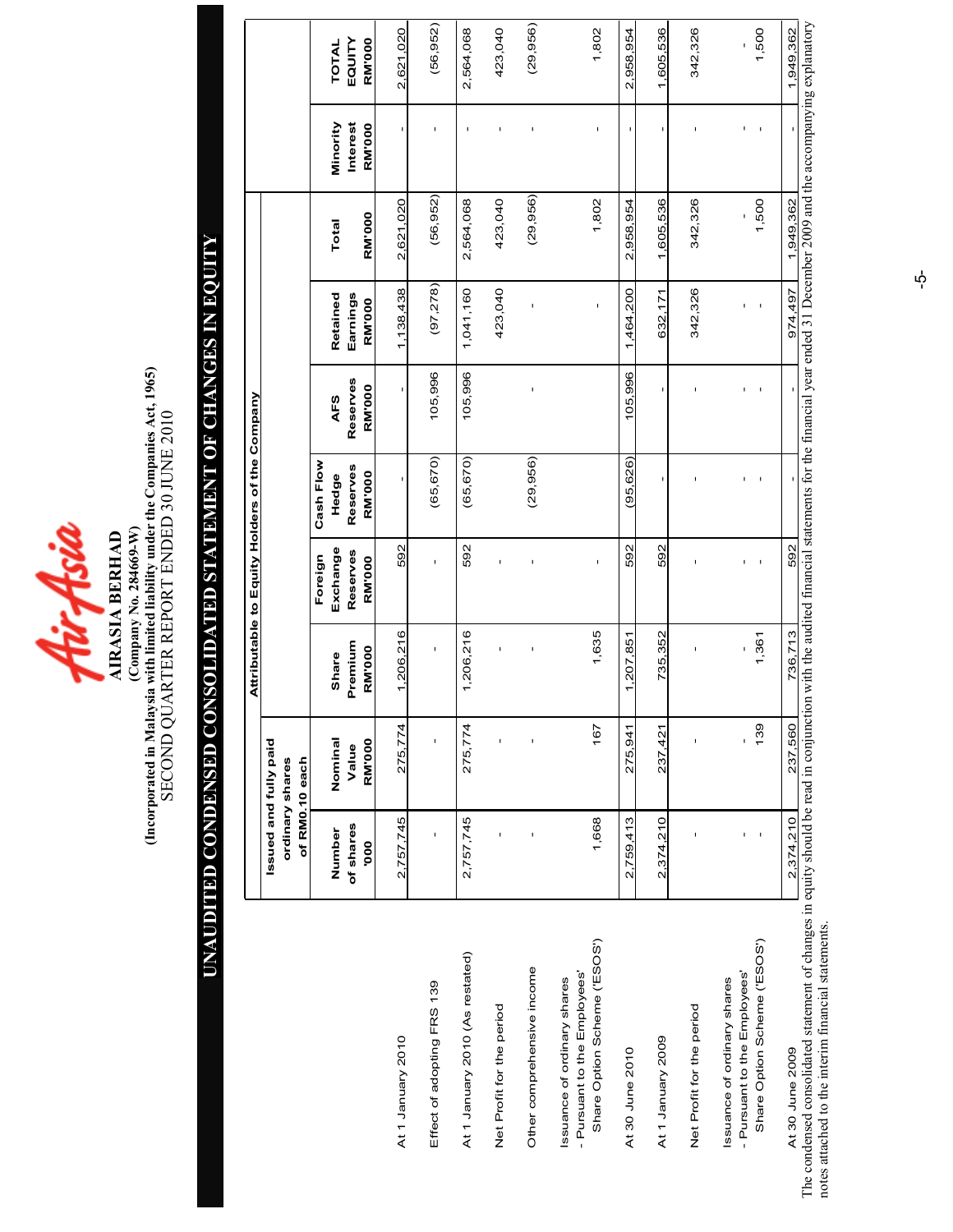

# KEY OPERATIG STATISTICS – 30 June 2010

Performance indicator for Malaysian operations for current quarter against the same quarter last year

| <b>Quarter Ended: 30 June</b>    | Apr-Jun 2010 | Apr-Jun 2009 | <b>Change</b><br>$y$ -o-y |
|----------------------------------|--------------|--------------|---------------------------|
|                                  |              |              |                           |
| Passengers Carried               | 3,893,476    | 3,519,486    | 11%                       |
| Capacity                         | 5,061,240    | 4,707,360    | 8%                        |
| Seat Load Factor                 | 77%          | 75%          | 2 ppt                     |
| ASK (million)                    | 5,943        | 5,450        | 9%                        |
| RPK (million)                    | 4,317        | 3,766        | 15%                       |
| Average Fare (RM)                | 173          | 160          | 8%                        |
| Ancillary Income per pax (RM)    | 43           | 27           | 59%                       |
| Unit Passenger Revenue (RM)      | 216          | 187          | 16%                       |
| Rev / ASK (sen)                  | 15.83        | 13.73        | 15%                       |
| Rev / ASK (US cents)             | 4.88         | 3.87         | 26%                       |
| Cost / ASK (sen)                 | 11.74        | 9.74         | 21%                       |
| Cost / ASK (US cents)            | 3.62         | 2.74         | 32%                       |
| Cost / ASK-ex fuel (sen)         | 6.32         | 6.03         | 5%                        |
| Cost / ASK-ex fuel (US cents)    | 1.95         | 1.70         | 15%                       |
| Aircraft (average)               | 47           | 43           | 9%                        |
| Aircraft (end of period)         | 50           | 47           | 6%                        |
| Average Stage Length (km)        | 1,173        | 1,171        | 0%                        |
| Number of Flights                | 28,058       | 26,152       | 7%                        |
| Fuel Consumed (barrels)          | 996,205      | 943,703      | 6%                        |
| Average Fuel Price (US\$/barrel) | 99.8         | 60.3         | 65%                       |

Exchange Rates: RM:USD – 2010: 3.24, 2009: 3.55

## Definition and calculation methodology

| ASK (Available Seat Kilometres)    | Total available seats multiplied by the distance flown.     |
|------------------------------------|-------------------------------------------------------------|
| RPK (Revenue Passenger Kilometres) | Number of passengers carried multiplied by distance flown   |
| Revenue/ASK                        | Total revenue divided by ASK                                |
| Cost/ASK                           | Total expenses before interest and tax divided by ASK       |
| Cost/ASK – ex fuel                 | Costs, as defined above, less fuel expenses, divided by ASK |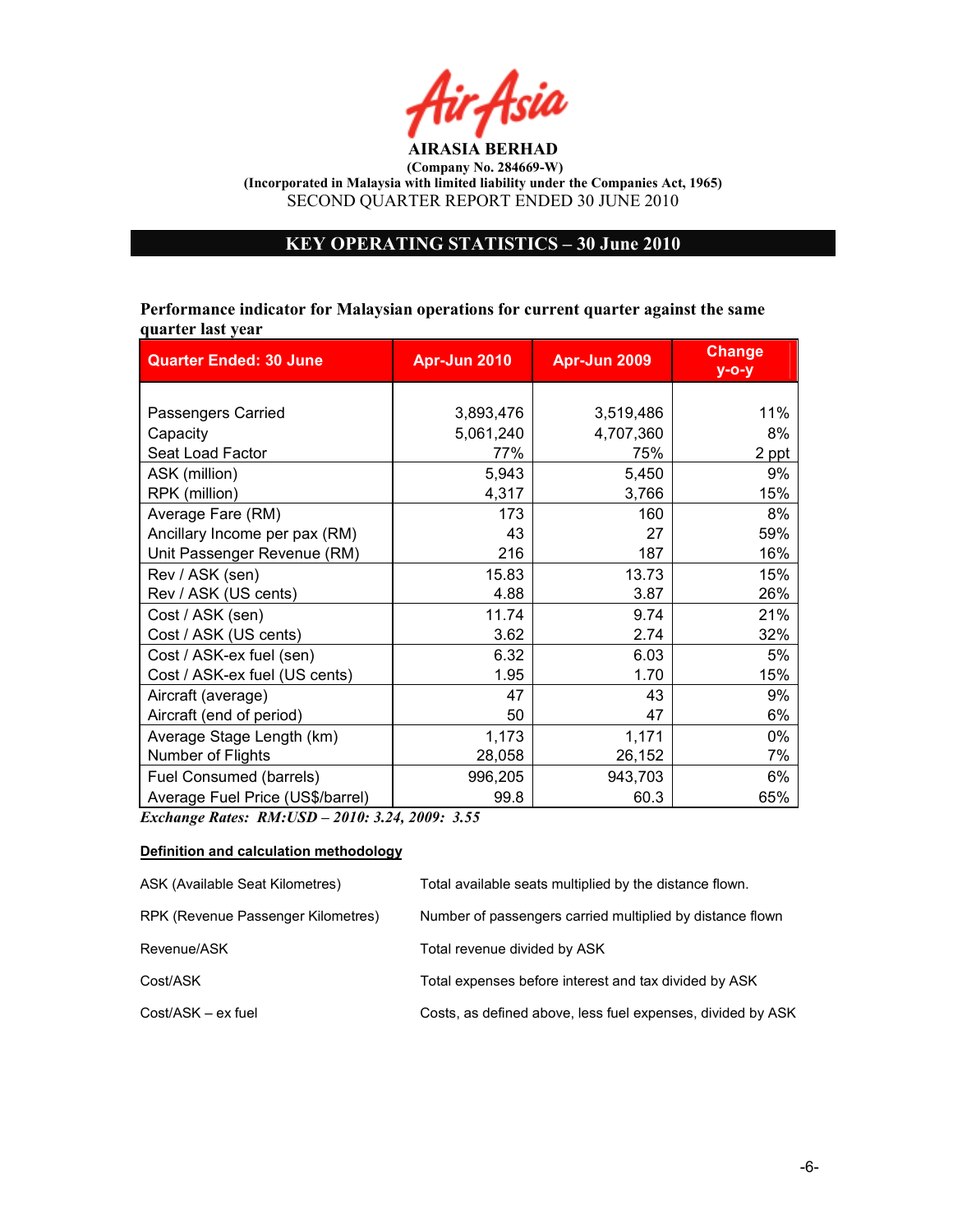

# NOTES TO THE UNAUDITED ACCOUNTS – 30 June 2010

## 1. Basis of preparation

The interim financial report is unaudited and has been prepared in accordance with Financial Reporting Standard ("FRS") 134: "Interim Financial Reporting" and paragraph 9.22 and Appendix 9B of the Bursa Malaysia Securities Berhad ("Bursa Malaysia") Listing Requirements.

The interim financial statements should be read in conjunction with the audited financial statements of the Group for the financial year ended 31 December 2009. The accounting policies and methods of computation adopted for the interim financial statements are consistent with those adopted for the audited financial statements for the financial year ended 31 December 2009, except for those accounting policies detailed in section 2 below.

## 2. Summary of significant accounting policies

With effect from 1 January 2010 the Group has adopted the following accounting standards: FRS 139: Financial Instruments, Recognition and Measurement, FRS 8 Operating Segments, FRS 101 (Revised) : Presentation of Financial Statements and FRS 7: Financial Instruments: Disclosures with effect from 1 January 2010.

## i) Effects of Adoption of FRS 139: Financial Instruments, Recognition and **Measurement**

FRS 139 sets out the new requirements for the recognition and measurement of financial instruments and the requirements for the application of hedge accounting.

Financial instruments are recorded initially at fair value. Subsequent measurement of those instruments at the balance sheet date reflects the designation of the financial instrument. The Group determines the classification at initial recognition and re-evaluates this designation at each year end except for those financial instruments measured at fair value through profit or loss.

## Financial Assets

The group classifies its financial assets in the following categories: at fair value through profit or loss, loans and receivables, and available-for-sale. The classification depends on the purpose for which the financial assets were acquired. Management determines the classification of its financial assets at initial recognition.

## a) Financial assets at fair value through profit or loss

Financial assets at fair value through profit or loss are financial assets held for trading. A financial asset is classified in this category if acquired principally for the purpose of selling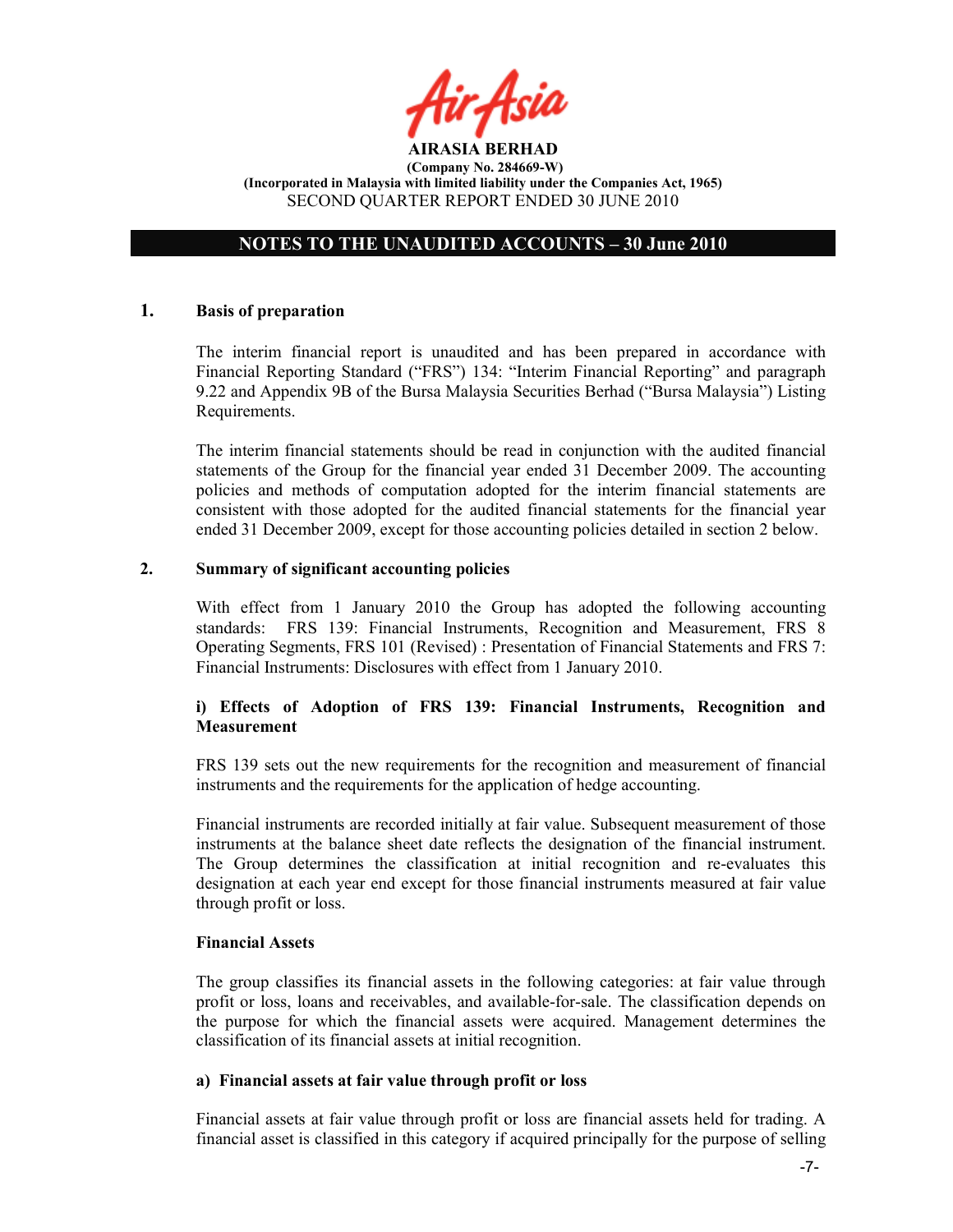

AIRASIA BERHAD (Company No. 284669-W)

(Incorporated in Malaysia with limited liability under the Companies Act, 1965) SECOND QUARTER REPORT ENDED 30 June 2010

# NOTES TO THE UNAUDITED ACCOUNTS – 30 June 2010

in the short-term. Derivatives are also categorised as held for trading unless they are designated as hedges. Assets in this category are classified as current assets.

## b) Loans and Receivables

Loans and receivables are non-derivative financial assets with fixed or determinable payments that are not quoted in an active market. They are included in current assets, except for maturities greater than 12 months after the end of the reporting period. These are classified as non-current assets.

## c) Available-for-sale

Available-for-sale financial assets are non-derivatives that are either designated in this category or not classified in any of the other categories. They are included in non-current assets unless the investment matures or management intends to dispose of it within 12 months of the end of the reporting period. Available-for-sale financial assets were previously classified within Other Investments.

## Financial Liabilities

## a) Borrowings

Borrowings are initially measured at fair value plus directly attributable transaction costs and subsequently at amortised cost using the effective interest rate method. Gains and losses are recognised in the consolidated income statement when the liabilities are derecognised or through the amortisation process.

## b) Derivative Financial Instruments

Derivative financial instruments are required to be initially recognised at fair value on the date the derivative contract is entered into and subsequently at fair value at each balance sheet date. Derivatives are carried as assets when fair value is positive and as liabilities when fair value is negative. Any gains or losses arising from changes in fair value on derivatives that do not qualify for hedge accounting are recognised in the income statement.

However, where derivatives qualify for hedge accounting, recognition of any resultant gain or loss depends on the nature of item being hedged as follows:

## Cash flow hedge

The effective portion of the gain or loss on the hedging instrument is recognised directly in equity, while an ineffective portion is recognised immediately in the income statement. Amounts taken to equity are transferred to the income statement when the hedged transaction affects profit or loss, such as when the hedged financial expense is recognised or when a forecast sale occurs. When the hedged item is the cost of a non-financial asset or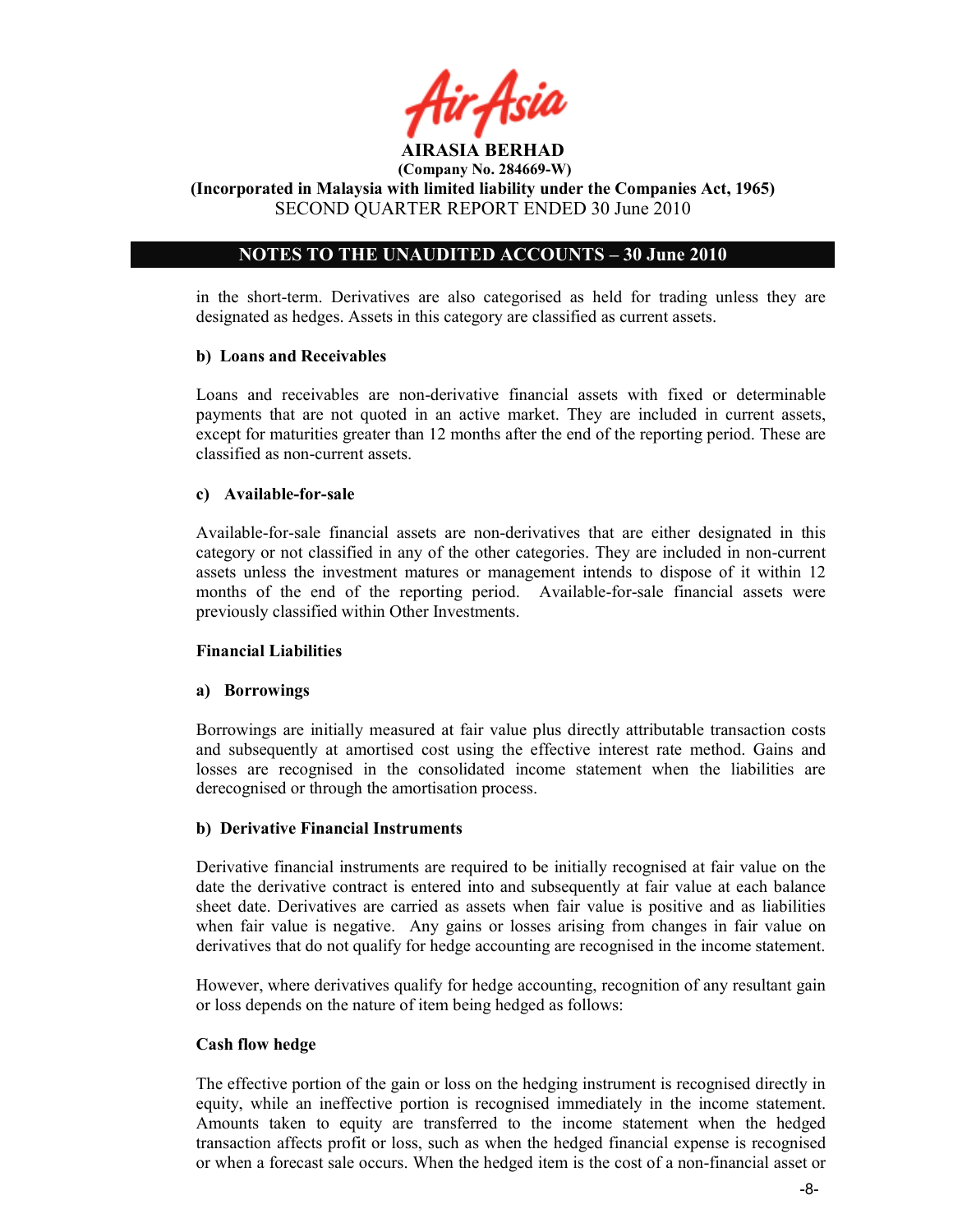

(Company No. 284669-W)

(Incorporated in Malaysia with limited liability under the Companies Act, 1965) SECOND QUARTER REPORT ENDED 30 June 2010

## NOTES TO THE UNAUDITED ACCOUNTS – 30 June 2010

non-financial liability, the amounts taken to equity are transferred to the initial carrying amount of non-financial asset or liability. If the forecast transaction or firm commitment is no longer expected to occur, amounts previously recognised in equity are transferred to the income statement. If the hedging instrument expires or is sold, terminated or exercised without replacement or rollover, or if its designation as a hedge is revoked, amounts previously recognised in equity remain in equity until the forecast transaction or firm commitment occurs.

In accordance with the provisions of FRS 139, the above changes are applied prospectively and the comparatives as at 31 December 2009 are not restated. Instead, the changes have been accounted for by making the following FRS139 adjustments to opening balances in the balance sheet as at 1 January 2010.

|                                              | As at 01/01/2010 |
|----------------------------------------------|------------------|
|                                              | <b>RM'000</b>    |
| Available-for-Sale Financial Assets          | 105,996          |
| Derivative Financial Assets                  | 158,115          |
| Derivative Financial Liabilities             | (288,760)        |
| Amounts due from a jointly controlled entity | (15, 462)        |
| Amounts due from an associate                | (16, 841)        |
|                                              | (56,952)         |

In addition, these changes in accounting policies have the effect of decreasing the profit for the current period by RM35.6 million, and by RM174.8 million in the year to date.

## ii) Effects of Adoption of FRS 8: Operating Segments

FRS 8 requires an entity to report financial and descriptive information about its reportable segments. AirAsia Berhad operates a single reportable segment, that of Airline Operations, for decision making purposes so no further segment information is disclosed.

## iii) Effects of Adoption of FRS 101 (Revised): Presentation of Financial Statements

FRS 101 (Revised) requires owner and non-owner changes in equity to be presented separately. The statement of changes in equity will include only details of transactions with owners, with all non-owner changes in equity presented as a single line labelled as total comprehensive income. The revised standard also requires the presentation of the statement of comprehensive income: its presents all items of income and expense recognised in profit or loss, together with all other items of recognised income and expense, either in one single statement, or in two linked statements.

This is a disclosure standard with no impact on the financial position or financial performance of the Group.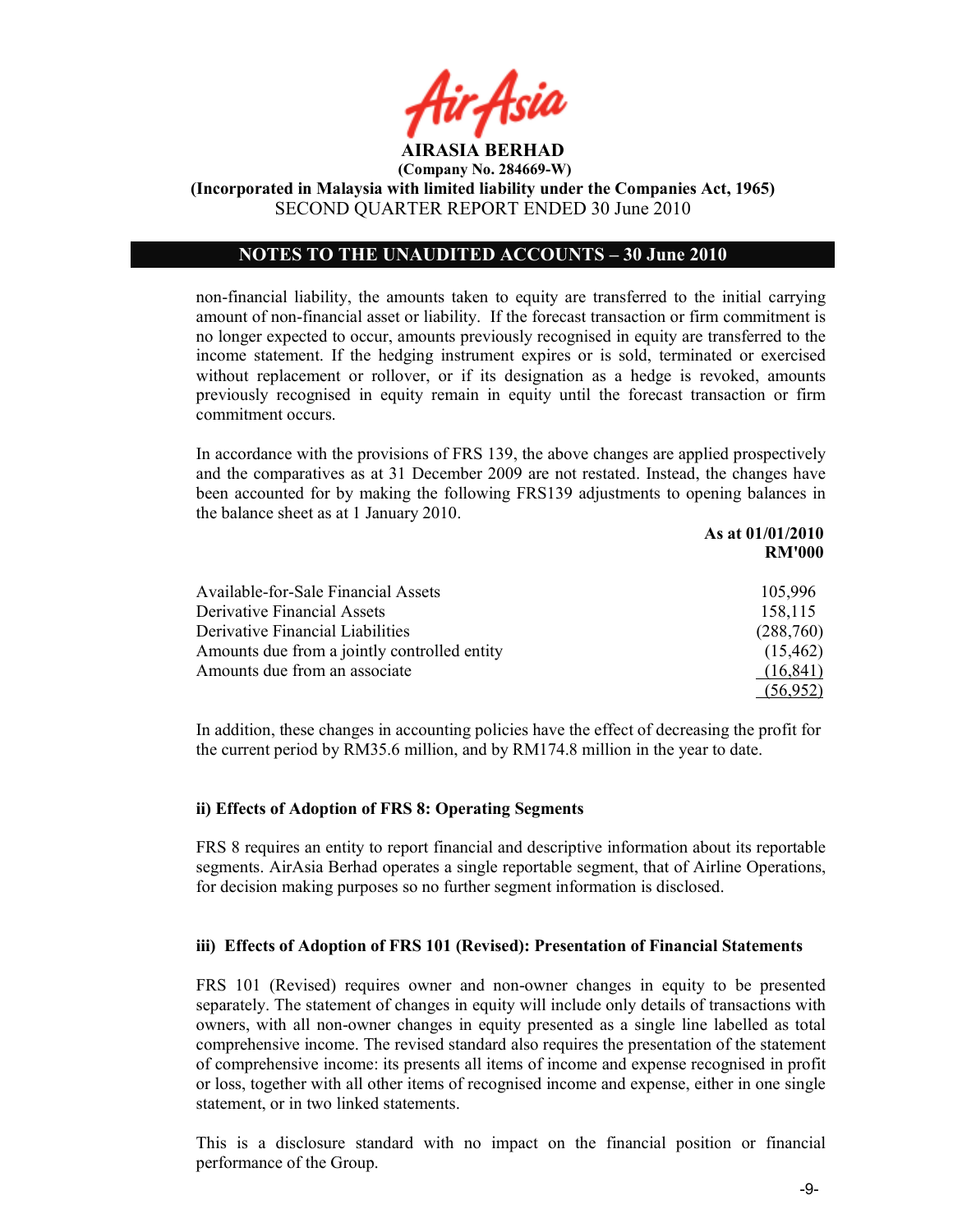

# NOTES TO THE UNAUDITED ACCOUNTS – 30 June 2010

## iv) Effects of Adoption of FRS 7: Financial Instruments: Disclosures

FRS 7 requires comprehensive disclosure on qualitative and quantitative information about exposure to risks from financial instruments. Such disclosures will be made on the audited annual financial statements of the Group.

## v) Changes in Accounting Policies and Effects of Adoption of New and Revised FRSs

At the date of authorisation of this quarterly condensed financial report, the MASB had issued the following FRS and Interpretations but which were not yet effective and have not been adopted by the Group:

## Effects for financial periods beginning on or after

| FRS 1 (Revised): First time adoption of Financial Reporting Standards<br>FRS 3 (Revised): Business Combination | 1 July 2010<br>1 July 2010 |
|----------------------------------------------------------------------------------------------------------------|----------------------------|
| FRS 127 (Revised): Consolidated and Separate Financial Instruments                                             |                            |
| (amended)                                                                                                      | 1 July 2010                |
| IC Interpretation 12: Service Concession Arrangements                                                          | 1 July 2010                |
| IC Interpretation 15: Agreements for the Construction of Real Estate                                           | 1 July 2010                |
| IC Interpretation 16: Hedges of Net Investments in a Foreign Operation                                         | 1 July 2010                |
| IC Interpretation 17: Distributions of Non-cash Assets to Owners                                               | 1 July 2010                |
|                                                                                                                |                            |

The amendments to the FRS: FRS 2: Share-based Payment 1 July 2010 FRS 5: Non-current Assets Held for Sale and Discontinued Operations 1 July 2010 FRS 138: Intangible Assets 1 July 2010 IC Interpretation 9: Reassessment of Embedded Derivatives 1 July 2010

The new FRS above is expected to have no significant impact on the financial statements of the Group and the Company upon their initial application except for the changes in disclosures.

## 3. Auditors' report on preceding annual financial statements

The auditors have expressed an unqualified opinion on the Group's statutory financial statements for the financial year ended 31 December 2009 in their report dated 30 April 2010.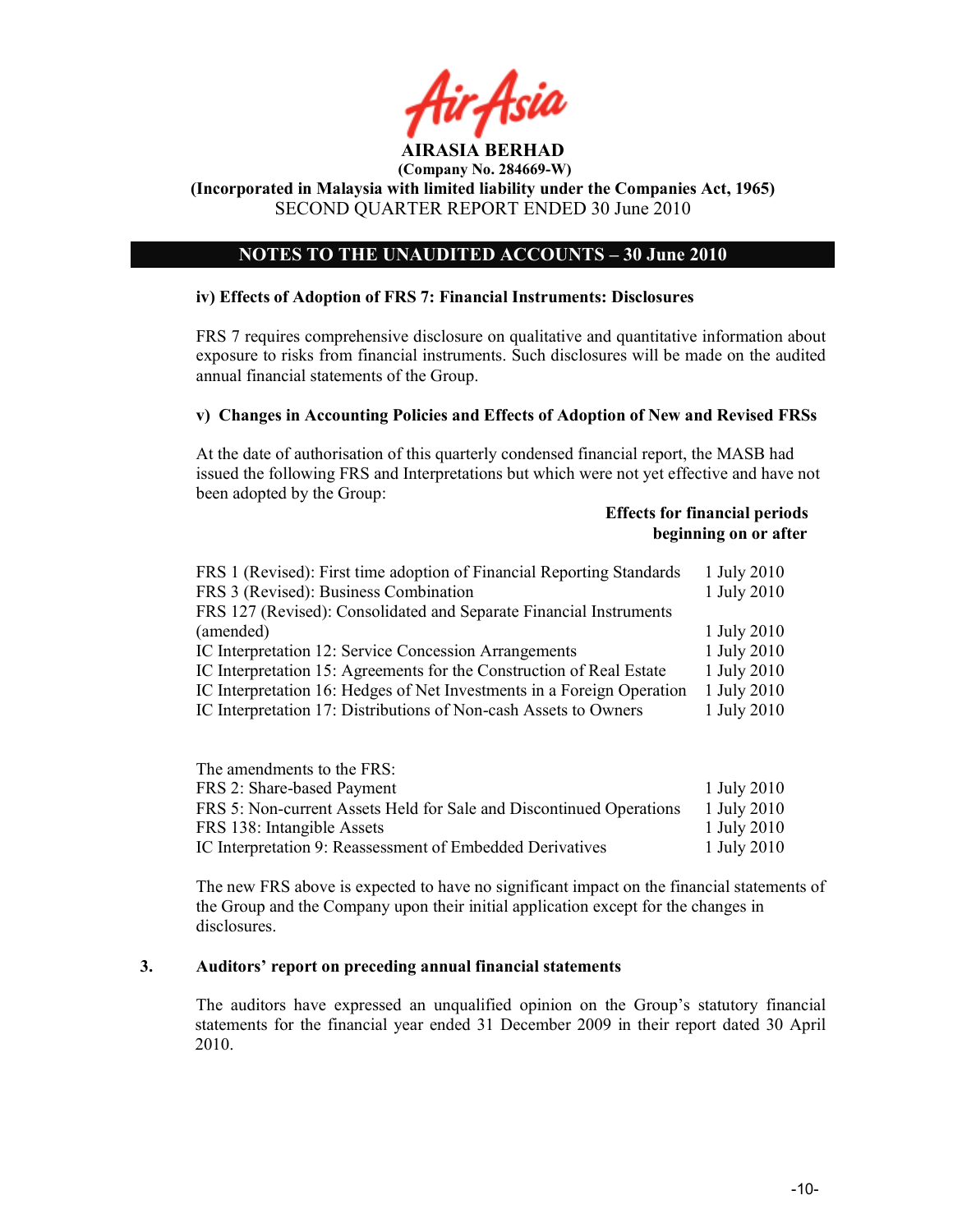

# NOTES TO THE UNAUDITED ACCOUNTS – 30 June 2010

## 4. Seasonality of operations

AirAsia is primarily involved in the provision of air transportation services and thus, is subject to the seasonal demand for air travel. The seat load factor was 2 percentage points higher in the quarter under review against the same period last year. Compared against the immediate preceding quarter (first quarter January – March 2010), the seat load factor was 3 percentage points higher. This seasonal pattern is in line with the expectation of the Group.

## 5. Unusual items due to their nature, size or incidence

There were no unusual items affecting assets, liabilities, equity, net income or cash flows during the current quarter and financial period-to-date.

## 6. Changes in estimates

There were no changes in estimates that have had material effect in the current quarter and financial period-to-date results.

## 7. Capital and reserves

During quarter ended 30 June 2010, the total issued and paid-up share capital of the Company increased from 275,882,858 to 275,941,258 ordinary shares by the issuance of 584,000 ordinary shares of RM0.10 each pursuant to the exercise of ESOS at the option price of RM1.08. Other than the above, there was no cancellation, repurchases, resale and repayment of debt and equity securities for the period ended 30 June 2010.

## 8. Dividend paid

There were no dividends paid in the quarter ended 30 June 2010.

## 9. Segment reporting

The Group operates a single reportable segment, that of Airline Operations.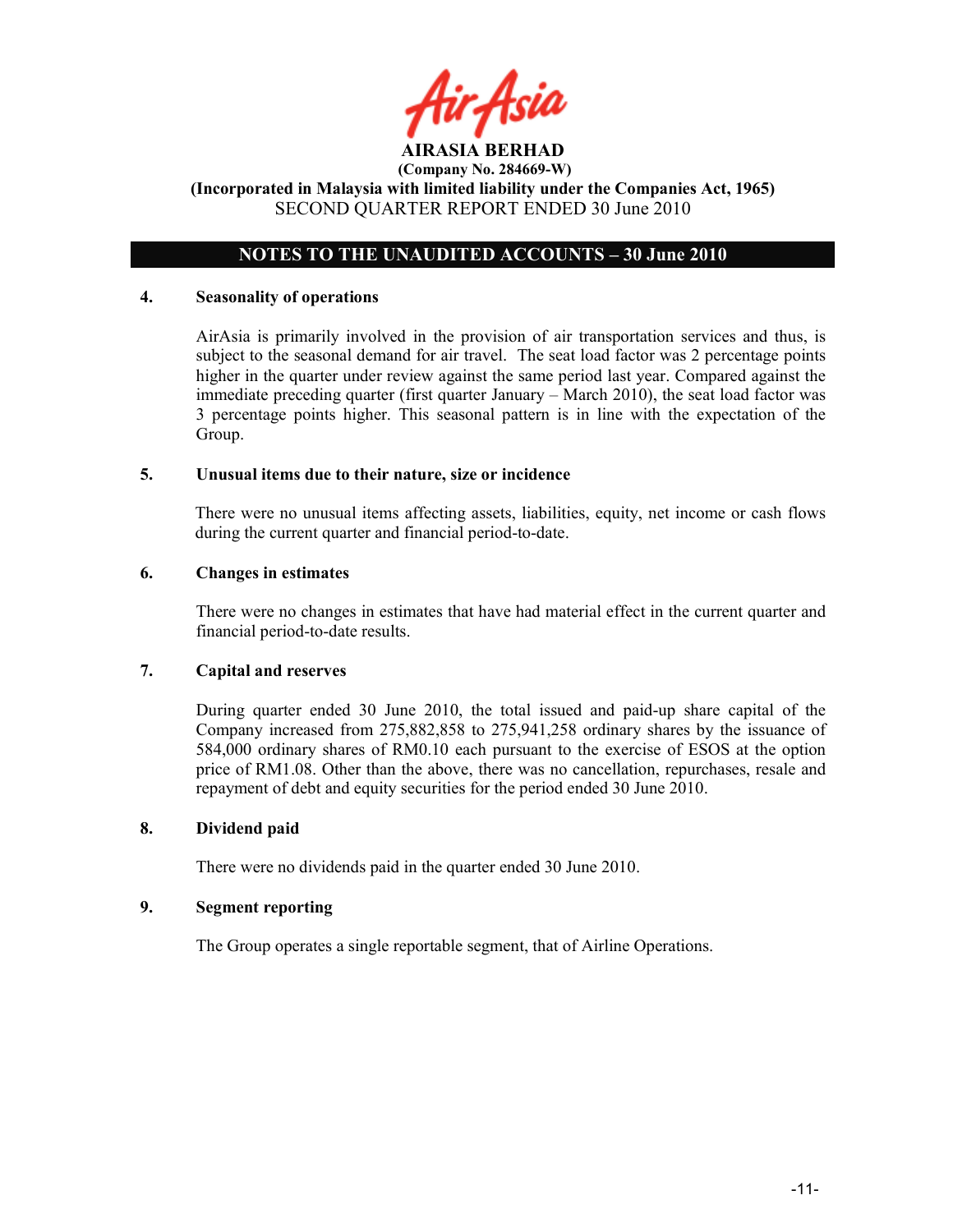

# NOTES TO THE UNAUDITED ACCOUNTS - 30 June 2010

## 10. FRS 139 Adjustments

 FRS139 Adjustments comprise fair value changes due to movement in mark-to-market (MTM) position on non-designated hedging contracts at 30 June 2010 as compared to 31 March 2010, and are detailed below:

|      |                                                  | Quarter ended<br>30/06/2010<br><b>RM</b> million | <b>Quarter ended</b><br>30/06/2009<br><b>RM</b> million |
|------|--------------------------------------------------|--------------------------------------------------|---------------------------------------------------------|
| (1)  | Gain $/$ (loss) from fuel contracts              | 07                                               | -                                                       |
| (11) | Gain / (loss) from foreign currency contracts    | 29.8                                             | $\overline{\phantom{0}}$                                |
|      | (v) Gain $/$ (loss) from interest rate contracts | (54.9)                                           |                                                         |
|      |                                                  | (24.8)                                           | -                                                       |

The above gains and losses arise from the movement in exchange rates (principally RM:US\$), interest rates and jet fuel prices relative to the contracted rate during the quarter.

The fair value of derivative financial instruments is determined by discounting future cash flows to present value.

## 11. Other Comprehensive Income

Cash flow hedges represent fair value changes due to movement in MTM position on effective hedging contracts at 30 June 2010 as compared to 31 March 2010 as follows:

|                                                                                | <b>Quarter ended</b><br>30/06/2010<br><b>RM</b> million | Quarter ended<br>30/06/2009<br><b>RM</b> million |
|--------------------------------------------------------------------------------|---------------------------------------------------------|--------------------------------------------------|
| Fair value loss in the period<br>(1)<br>Amount transferred to income statement | (34.7)<br>159                                           |                                                  |
|                                                                                | (18.8)                                                  |                                                  |

Fair value changes in effective hedging contracts are recognized directly in equity and are transferred to the income statement in the same period as the underlying hedged item affects profit or loss.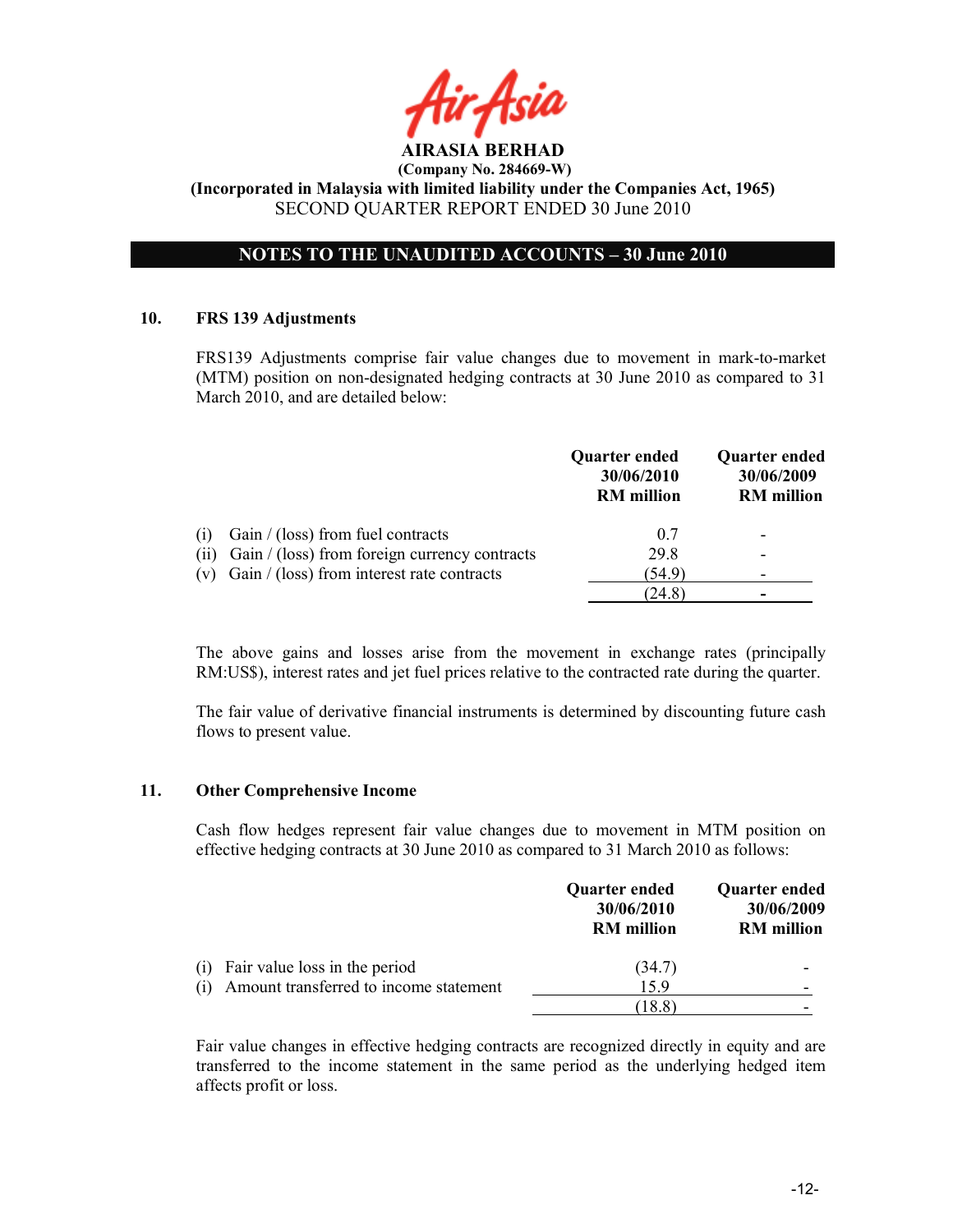

# NOTES TO THE UNAUDITED ACCOUNTS – 30 June 2010

## 12. Property, plant and equipment

## (a) acquisition and disposals

During the quarter ended 30 June 2010, the Group acquired property, plant and equipment with a cost of RM726.6 million (quarter ended 30 June 2009: RM145.6 million).

During the quarter ended 30 June 2010, there was no disposal of property, plant and equipment (quarter ended 30 June 2009: RM4.0 million).

## (b) valuation

 There was no revaluation of property, plant and equipment for the quarter ended 30 June 2010.

## 13. Post balance sheet events

There were no material events after the period end that have not been reflected in the financial statements for the financial period ended 30 June 2010 as at the date of this report.

## 14. Changes in composition of the Group

There were no changes in the composition of the Group, including business combinations, acquisition or disposal of subsidiaries and long term investments, restructuring and discontinuing operations during the quarter.

## 15. Contingent assets

As at the date of this report, the Group does not have any contingent assets.

## 16. Changes in contingent liabilities since the last annual balance sheet date

There were no material changes in contingent liabilities since the latest audited financial statements of the Group for the financial year ended 31 December 2009.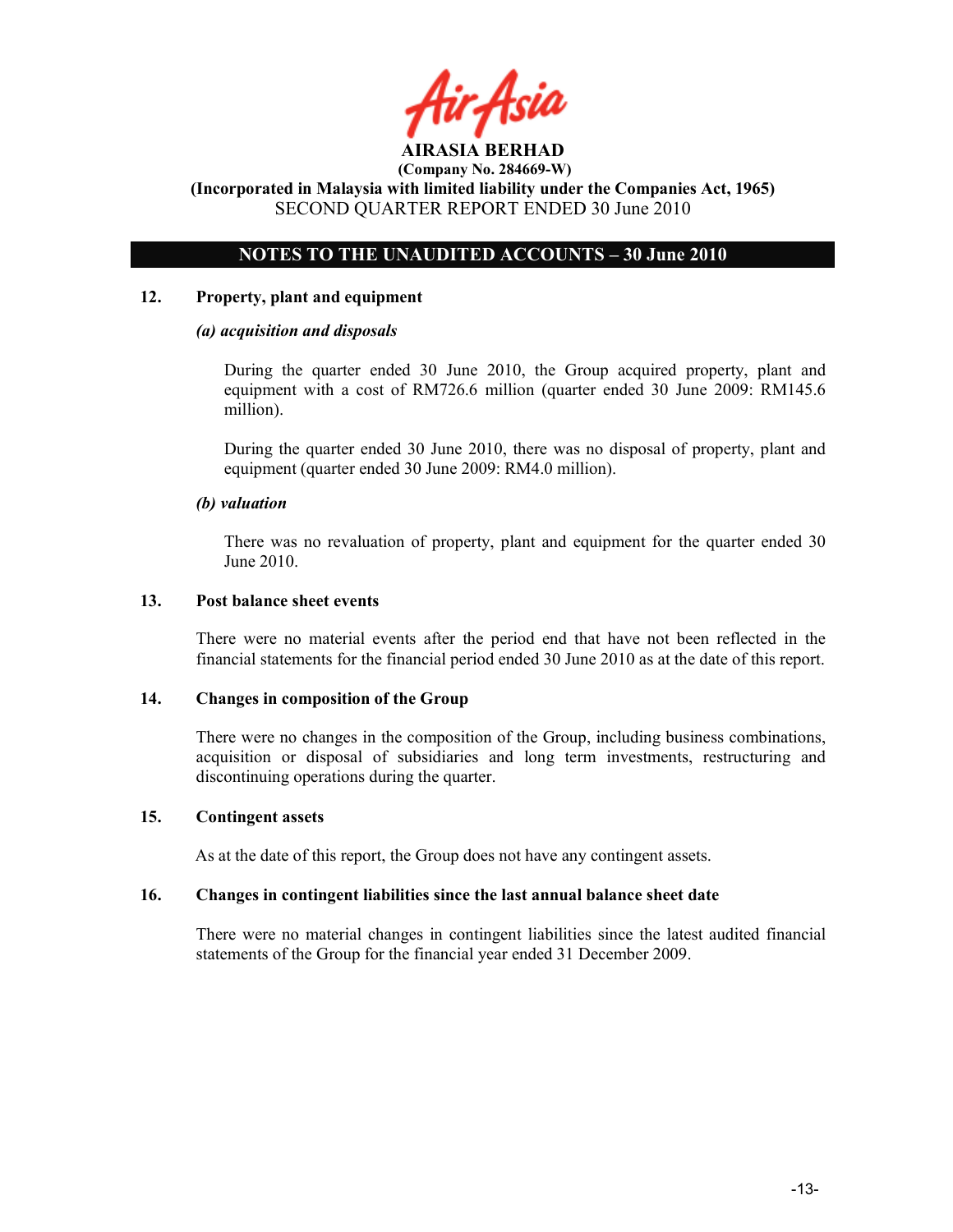

# OTES TO THE UAUDITED ACCOUTS – 30 June 2010

## 17. Capital commitments outstanding not provided for in the interim financial report

Capital commitments for property, plant and equipment:

|                                   |              | <b>Group and Company</b> |
|-----------------------------------|--------------|--------------------------|
|                                   | 30/06/2010   | 30/06/2009               |
|                                   | RM'000       | RM'000                   |
| Contracted for                    | 14,940,162   | 17,431,403               |
| Authorised but not contracted for | 8,415,305    | 8,710,108                |
|                                   | 23, 355, 467 | 26, 141, 511             |

## 18. Material related party transactions

Details of the relationship and transactions between AirAsia and its related parties are as described below. The related party transactions described were carried out on the terms and conditions obtainable in transactions with unrelated parties unless otherwise stated.

| Name of company      | <b>Relationship</b>                        |
|----------------------|--------------------------------------------|
| Thai AirAsia         | A jointly controlled entity of the Company |
| PT Indonesia AirAsia | An associate of the Company                |
| AirAsia X Sdn. Bhd.  | An investment with common shareholders and |
|                      | directors of the Company                   |

These following items have been included in the Income Statement.

|                                                   |                                       |               | <b>Group</b>         |
|---------------------------------------------------|---------------------------------------|---------------|----------------------|
|                                                   |                                       | Quarter ended | <b>Quarter ended</b> |
|                                                   |                                       | 30/06/2010    | 30/06/2009           |
|                                                   |                                       | <b>RM'000</b> | <b>RM'000</b>        |
| Thai AirAsia                                      |                                       |               |                      |
| Lease rental income on aircraft<br>$\sim$         |                                       | 51,209        | 41,920               |
| $\overline{\phantom{a}}$                          | Maintenance and overhaul charges      | 13,404        | 6,584                |
| PT Indonesia AirAsia                              |                                       |               |                      |
| Lease rental income on aircraft<br>$\blacksquare$ |                                       | 40,945        | 39,513               |
| -                                                 | Maintenance and overhaul charges      | 3,795         | 7,408                |
| AirAsia X Sdn. Bhd.                               |                                       |               |                      |
| $\blacksquare$                                    | Services charged to AirAsia X Sdn Bhd | 10,208        | 7,766                |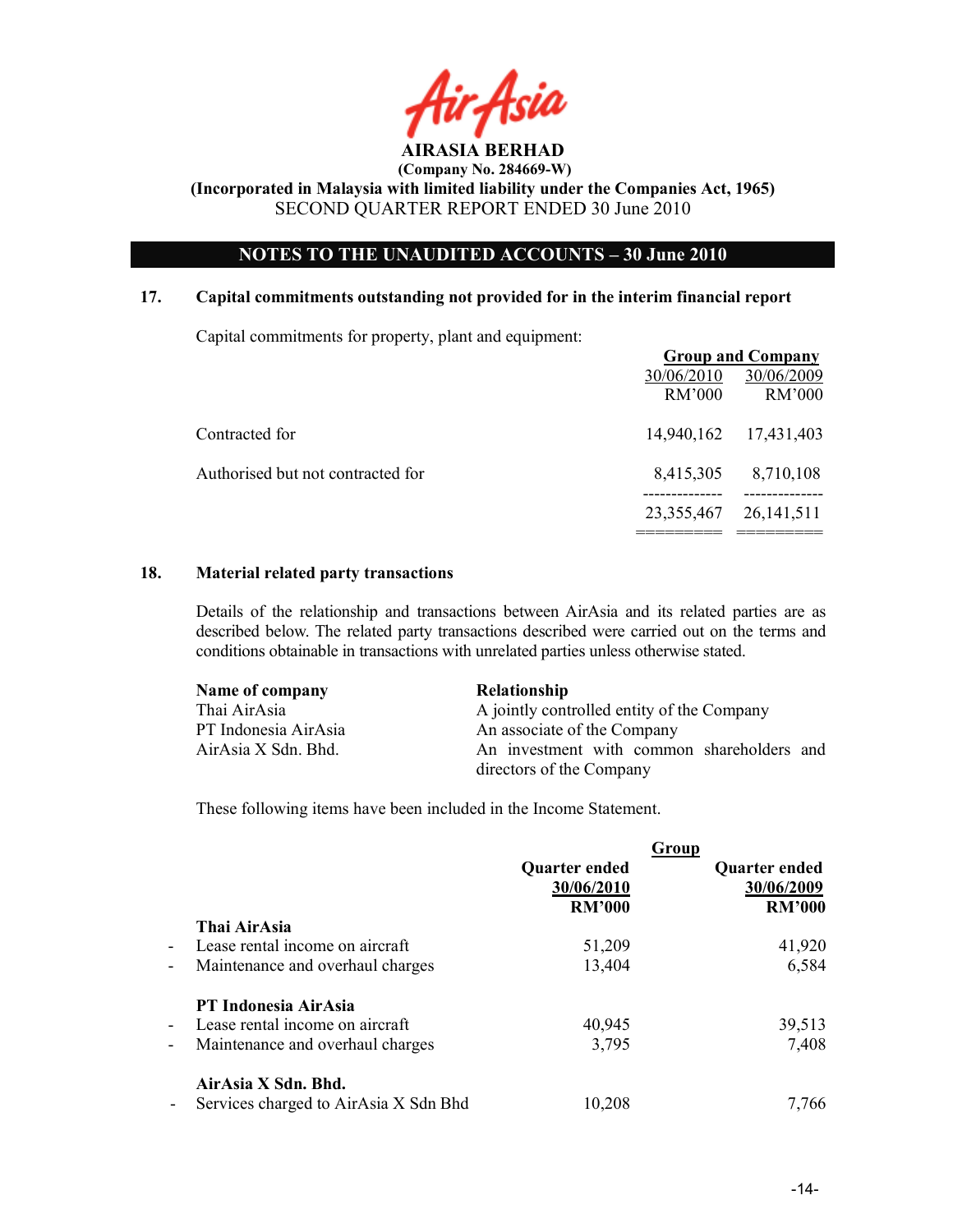# NOTES TO THE UNAUDITED ACCOUNTS - 30 June 2010

## 19. Review of performance

# (A) Performance of current quarter against the same quarter last year

| <b>Quarter Ended: 30 June</b>  | Apr-Jun 2010 | Apr-Jun 2009 | <b>Change</b> |
|--------------------------------|--------------|--------------|---------------|
| <b>RM'000</b>                  |              |              | $y$ -o-y      |
|                                |              |              |               |
| <b>Ticket Sales</b>            | 673,332      | 562,323      | 20%           |
| Ancillary Income               | 167,028      | 95,121       | 76%           |
| <b>Other Operating Income</b>  | 100,296      | 90,551       | 11%           |
| <b>Revenue</b>                 | 940,656      | 747,996      | 26%           |
|                                |              |              |               |
| <b>Staff Cost</b>              | (79, 118)    | (59, 413)    | 33%           |
| Fuel and Oil                   | (322, 396)   | (202, 177)   | 59%           |
| User & Station Charges         | (56, 351)    | (28, 326)    | 99%           |
| Maintenance & Overhaul         | (11, 331)    | (33, 563)    | 66%           |
| Sales and Marketing            | (30, 731)    | (24, 128)    | 27%           |
| <b>Others</b>                  | (57, 557)    | (47, 624)    | 21%           |
| <b>EBITDAR</b>                 | 383,171      | 352,764      | 9%            |
| Lease of Aircraft              | (18,021)     | (33, 705)    | 47%           |
| <b>EBITDA</b>                  | 365,150      | 319,059      | 14%           |
| Depreciation & Amortisation    | (122, 320)   | (101, 827)   | 20%           |
| <b>EBIT</b>                    | 242,830      | 217,232      | 12%           |
| FRS139 Adjustments             | (24, 815)    | n            |               |
| <b>Exceptional Item</b>        | $\Omega$     | (6, 238)     |               |
| <b>Net Finance Cost</b>        | (78, 631)    | (87, 500)    | 10%           |
| Unrealised forex gain / (loss) | (60)         | 11,678       | 101%          |
| Other Income / (Expenses)      | 4,330        | 2,990        | 45%           |
| Profit before tax              | 143,654      | 138,162      | 4%            |
| <b>Taxation</b>                | 55,276       | 1,014        | 5350%         |
| <b>Profit after tax</b>        | 198,930      | 139,176      | 43%           |
|                                |              |              |               |
| <b>EBITDAR Margin</b>          | 40.7%        | 47.2%        | $6.5$ ppt     |
| <b>EBIT Margin</b>             | 25.8%        | 29.0%        | $3.2$ ppt     |

The Group recorded revenue of RM941 million for the quarter ended 30 June 2010 ("2Q10"), 26% higher than the revenue of RM748 million recorded in the quarter ended 30 June 2009 ("2Q09"). The revenue growth was supported by 11% growth in passenger volumes and average fare that was 8% higher at RM173 as compared to RM160 achieved in 2Q09. Seat load factor was 2 percentage points higher at 77% compared to 75% in the same period last year.

The profit after tax for the period was RM199 million, an increase of 43% over the RM139m profit after tax in 2Q09.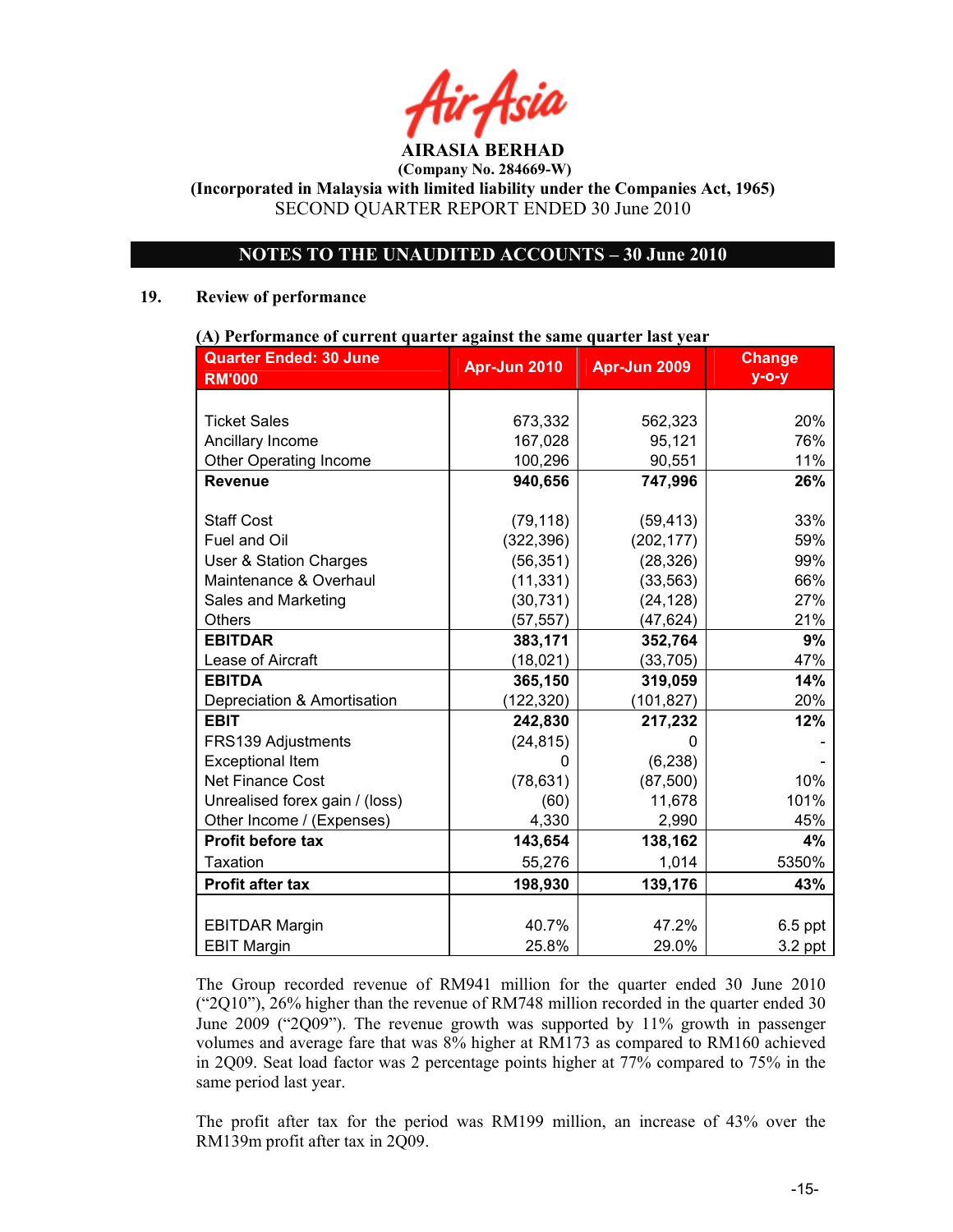

(Company No. 284669-W)

(Incorporated in Malaysia with limited liability under the Companies Act, 1965) SECOND QUARTER REPORT ENDED 30 June 2010

## NOTES TO THE UNAUDITED ACCOUNTS - 30 June 2010

# (B) Reconciliation of PBT to Core Operating Profit

| <b>Quarter Ended: 30 June</b><br><b>RM'000</b> | <b>Apr-Jun 2010</b> | Apr-Jun 2009 | <b>Change</b><br>$y$ -o-y |
|------------------------------------------------|---------------------|--------------|---------------------------|
|                                                |                     |              |                           |
| Profit before taxation                         | 143,654             | 138,162      | 4%                        |
| <b>Adjustments:</b>                            |                     |              |                           |
| Unwinding of derivatives (gain) / loss         | 0                   | 6,238        |                           |
| Forex (gain) / loss                            | 60                  | (11, 678)    |                           |
| Disposal of assets (gain) / loss               | 0                   | (4,296)      |                           |
| FRS 139 adjustments (gain) / loss              | 24,815              | 0            | $\overline{\phantom{a}}$  |
| <b>Core Operating Profit / (Loss)</b>          | 168,529             | 128,426      | 31%                       |
|                                                |                     |              |                           |
| Core Operating Profit Margin                   | 17.9%               | 17.2%        | $0.7$ ppt                 |

The Group's core operating profit for the period was RM168 million, a 31% increase over the core operating profit achieved in 2Q09. The core operating profit margin for the period was at 17.9%, 0.7 percentage points higher than the 17.2% core operating profit margin achieved in 2Q09. There were nil unrealized translation gains in the quarter as gains from the slight strengthening of the Malaysian Ringgit were offset by losses from the change in the fair value of currency derivatives.

|  | (C) Cashflow commentary for current quarter against immediately preceding quarter |  |  |
|--|-----------------------------------------------------------------------------------|--|--|
|  |                                                                                   |  |  |

| Net Cash Flow (RM'000)         | <b>Apr-Jun 2010</b> | <b>Jan-Mar 2010</b> | <b>Change</b><br>$q - o - q$ |
|--------------------------------|---------------------|---------------------|------------------------------|
|                                |                     |                     |                              |
| Cash from Operations           | 187,772             | 295,556             | 36%                          |
| Cash from Investing Activities | (707, 031)          | (4,674)             | 15027%                       |
| Cash from Financing Activities | 440,261             | (101, 035)          | 536%                         |
| <b>Net Cash Flow</b>           | (78, 998)           | 189,847             | 142%                         |

The Group's cash from operations was at RM188 million, a decrease of RM108 million against the immediate preceding quarter ended March 2010. The net cash flow is lower in the quarter as compared to the immediate preceding quarter, the result of capital expenditure requirements as 6 A320 aircraft were delivered to the Company in the period.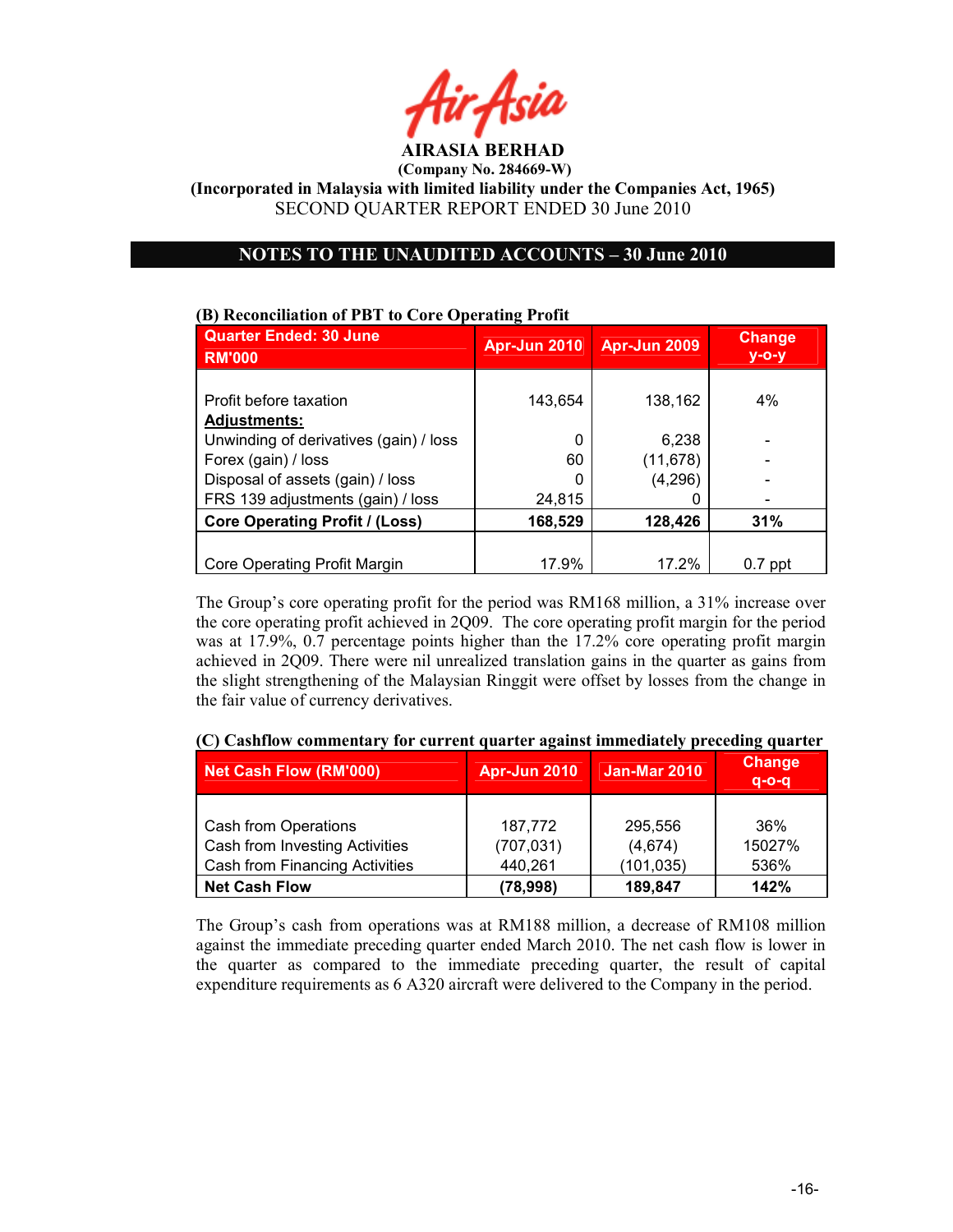

# OTES TO THE UAUDITED ACCOUTS – 30 June 2010

# Balance Sheet RM million Apr-Jun 2010 | Jan-Mar 2010 | Change q-o-q Total Debt  $\begin{array}{|c|c|c|c|c|c|} \hline \end{array}$  7,586 | 7,187 | 6% Cash 858 938 9% Net Debt  $\begin{array}{|c|c|c|c|c|c|c|c|c|} \hline \text{6,728} & \text{6,249} & \text{8\%} \ \hline \end{array}$ Net Gearing 1% 2.27 2.25 1%

The Group's total debt as of end of 30 June 2010 was RM7,586 million. The Group's net debt after offsetting the cash balances amounted to RM6,728 million. This translates to a net gearing ratio of 2.27 times, only 1% higher than the immediate preceding quarter.

# (D) Balance sheet commentary for current quarter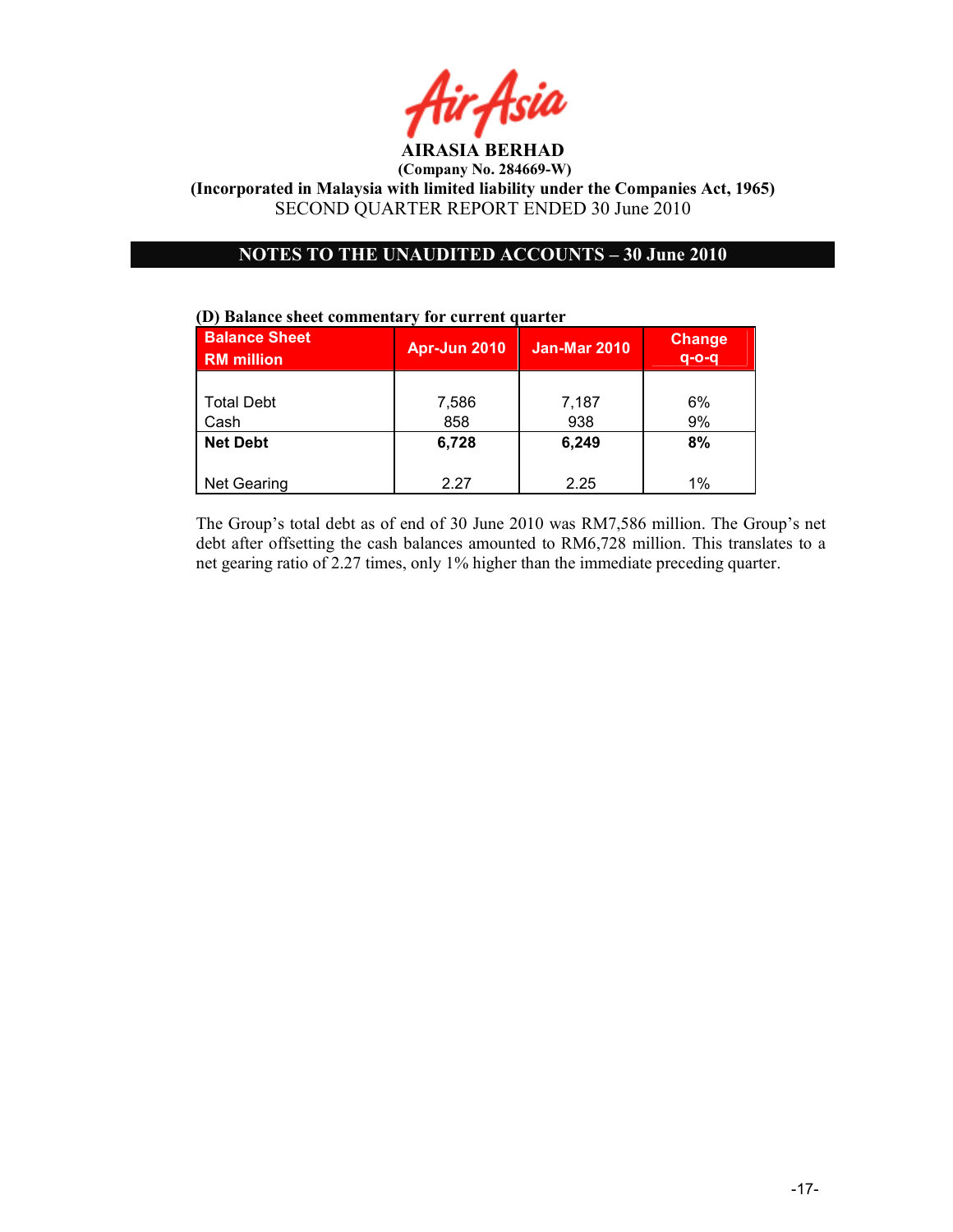

# NOTES TO THE UNAUDITED ACCOUNTS - 30 June 2010

## 20. Jointly Controlled Entity and Associate Company

## i) Jointly Controlled Entity - AirAsia Thailand

AirAsia Thailand is a joint venture company owned 48.9% by AirAsia Berhad. As such it is accounted for using the equity method, as permitted by the Malaysian Accounting Standards Board FRS131, Interests in Joint Ventures. As the Group's interest in AirAsia Thailand has been reduced to zero no additional losses are provided for, and the Group will only resume recognizing its share of profits only after its share of profits equals the share of losses not recognized.

AirAsia Thailand recorded revenue of THB2,664 million in 2Q10, 30% higher compared to the THB2,049 million achieved in 2Q09. The positive growth in revenue is attributed to higher passenger volume, a higher contribution from ancillary income and improving yields. AirAsia Thailand has achieved significant passenger growth of 11% as compared to 2Q09 and load factors increased by 4 percentage points to 74%. Average base fare were higher by 12% at THB1,804 as compared to THB1,614 achieved in 2Q09.

Despite the recent political problems in country AirAsia Thailand's achieved a net profit of THB49 million in 2Q10, an increase of 161% over the THB80 million loss in 2Q09. The core operating profit for the period was also THB49 million as there were no forex gains or losses in the period.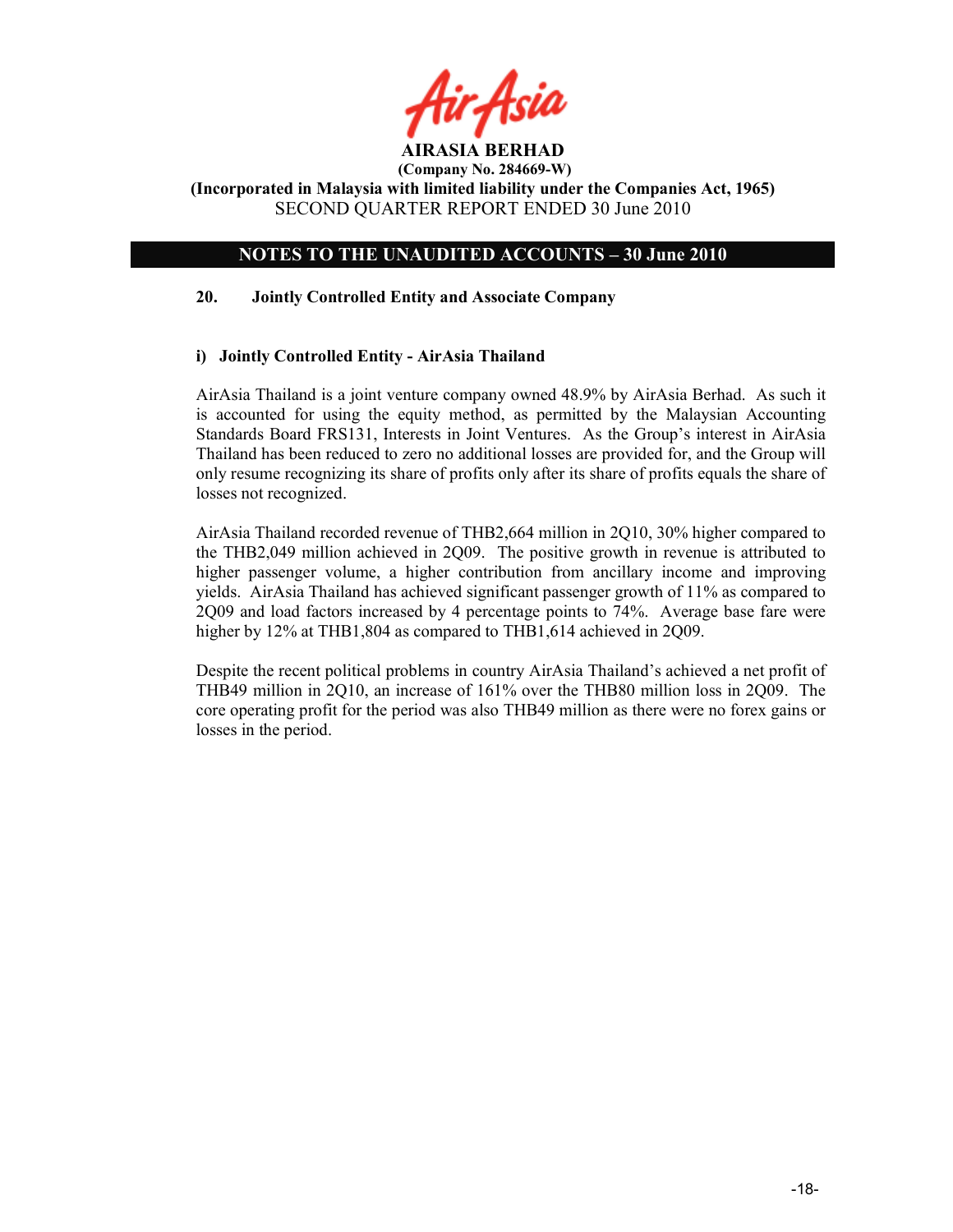

(Company No. 284669-W)

(Incorporated in Malaysia with limited liability under the Companies Act, 1965) SECOND QUARTER REPORT ENDED 30 June 2010

# OTES TO THE UAUDITED ACCOUTS – 30 June 2010

## (A) Performance indicator for Thailand operations for current quarter against the same quarter last year

| <b>Quarter Ended: 30 June</b>    | Apr-Jun 2010 | Apr-Jun 2009 | <b>Change</b><br>$y$ -o-y |
|----------------------------------|--------------|--------------|---------------------------|
|                                  |              |              |                           |
| Passengers Carried               | 1,237,952    | 1,115,648    | 11%                       |
| Capacity                         | 1,651,192    | 1,596,056    | 3%                        |
| Seat Load Factor                 | 75%          | 70%          | 5 ppt                     |
| ASK (million)                    | 1,780        | 1,474        | 21%                       |
| RPK (million)                    | 1,301        | 1,022        | 27%                       |
| Average Fare (THB)               | 1,804        | 1,614        | 12%                       |
| Ancillary Income per pax (THB)   | 175          | 125          | 40%                       |
| Unit Passenger Revenue (THB)     | 1,980        | 1,739        | 14%                       |
| Rev / ASK (THB)                  | 1.50         | 1.39         | 8%                        |
| Rev / ASK (US cents)             | 4.59         | 3.98         | 15%                       |
| Cost / ASK (THB)                 | 1.42         | 1.45         | 2%                        |
| Cost / ASK (US cents)            | 4.35         | 4.15         | 5%                        |
| Cost / ASK-ex fuel (THB)         | 0.88         | 0.95         | 8%                        |
| Cost / ASK-ex fuel (US cents)    | 2.68         | 2.73         | 2%                        |
| Aircraft (average)               | 18           | 17           | 6%                        |
| Aircraft (end of period)         | 20           | 17           | 18%                       |
| Average Stage Length (km)        | 1,064        | 916          | 16%                       |
| Number of Flights                | 9,686        | 9,550        | $1\%$                     |
| Fuel Consumed (barrels)          | 301,568      | 290,950      | 4%                        |
| Average Fuel Price (US\$/barrel) | 98.2         | 72.1         | 36%                       |

Exchange Rates: THB:USD – 2010: 32.61, 2009: 34.92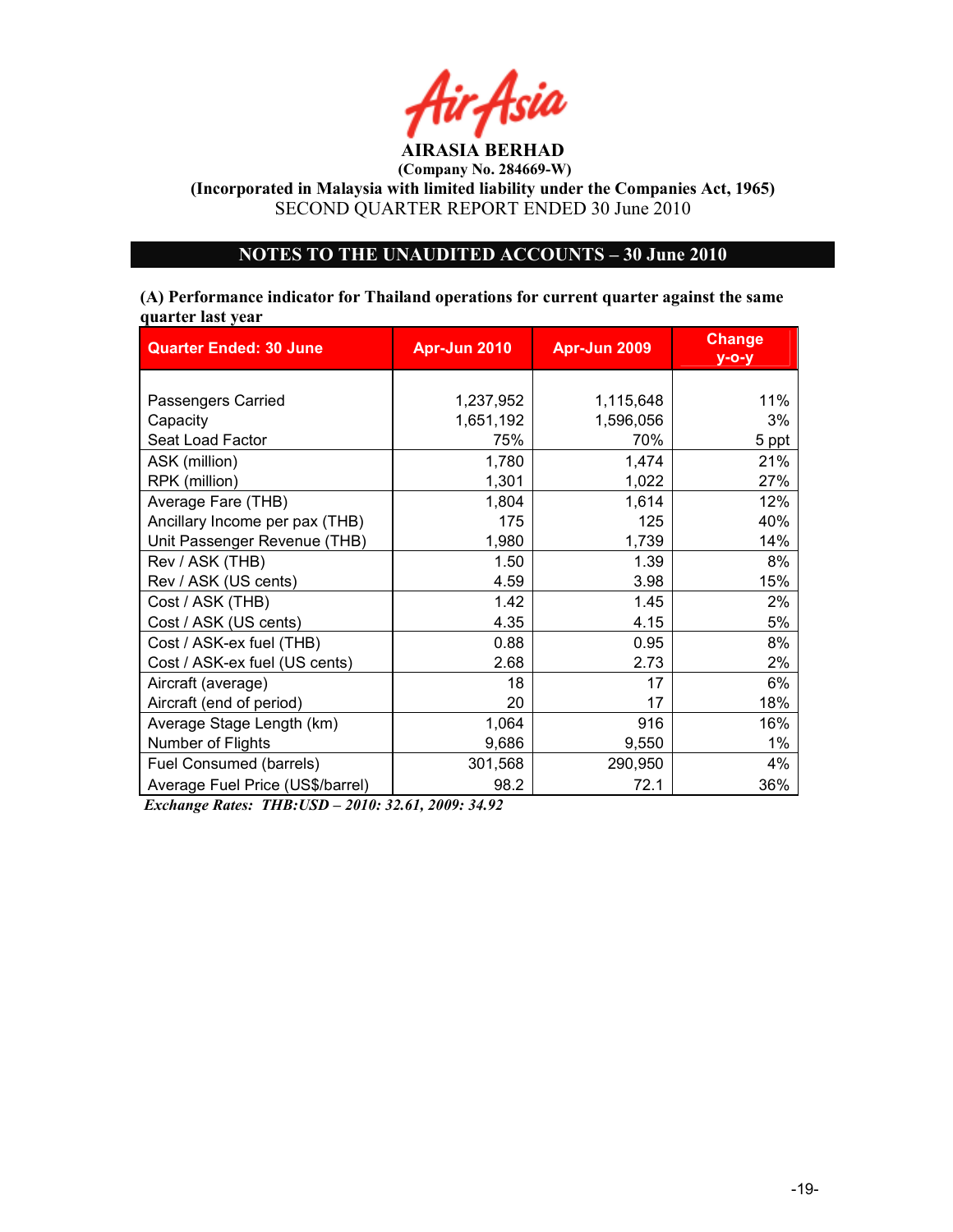

(Company No. 284669-W)

(Incorporated in Malaysia with limited liability under the Companies Act, 1965) SECOND QUARTER REPORT ENDED 30 June 2010

# OTES TO THE UAUDITED ACCOUTS – 30 June 2010

| р) і сітогінансе от сиггені quarter against the same quarter fast year |              |              |               |
|------------------------------------------------------------------------|--------------|--------------|---------------|
| <b>Quarter Ended: 30 June</b>                                          | Apr-Jun 2010 | Apr-Jun 2009 | <b>Change</b> |
| <b>THB'000</b>                                                         |              |              | $y - o - y$   |
|                                                                        |              |              |               |
| <b>Ticket Sales</b>                                                    | 2,233,686    | 1,800,724    | 24%           |
| Ancillary Income                                                       | 391,256      | 224,588      | 74%           |
| <b>Other Operating Income</b>                                          | 39,488       | 23,725       | 66%           |
| <b>Revenue</b>                                                         | 2,664,430    | 2,049,037    | 30%           |
|                                                                        |              |              |               |
| <b>Staff Cost</b>                                                      | (243, 478)   | (201, 450)   | 21%           |
| Fuel and Oil                                                           | (966, 103)   | (732, 491)   | 32%           |
| User & Station Charges                                                 | (304, 878)   | (276, 052)   | 10%           |
| Maintenance & Overhaul                                                 | (224, 484)   | (289, 326)   | 22%           |
| Sales and Marketing                                                    | (109, 465)   | (93, 491)    | 17%           |
| <b>Others</b>                                                          | (131, 640)   | (103, 609)   | 27%           |
| <b>EBITDAR</b>                                                         | 684,381      | 352,618      | 94%           |
| Lease of Aircraft                                                      | (509, 031)   | (412, 236)   | 23%           |
| <b>EBITDA</b>                                                          | 175,350      | (59, 618)    | 394%          |
| Depreciation & Amortisation                                            | (34, 781)    | (28, 337)    | 23%           |
| <b>EBIT</b>                                                            | 140,569      | (87, 955)    | 260%          |
| FRS139 Adjustments                                                     |              |              |               |
| <b>Net Finance Cost</b>                                                | (96, 301)    | 6,903        | 1495%         |
| Unrealised forex gain / (loss)                                         | O            | O            | n/a           |
| Other Income / (Expenses)                                              | 4,619        | 478          | 867%          |
| Profit before tax                                                      | 48,887       | (80, 575)    | 161%          |
| <b>Taxation</b>                                                        | 0            | 0            | n/a           |
| <b>Profit after tax</b>                                                | 48,887       | (80, 575)    | 161%          |
|                                                                        |              |              |               |
| <b>EBITDAR Margin</b>                                                  | 25.7%        | 17.2%        | 8.5 ppt       |
| <b>EBIT Margin</b>                                                     | 5.3%         | $-4.3%$      | 9.6 ppt       |
| Profit after Tax Margin                                                | 1.8%         | $-3.9%$      | 5.7 ppt       |

## (B) Performance of current quarter against the same quarter last year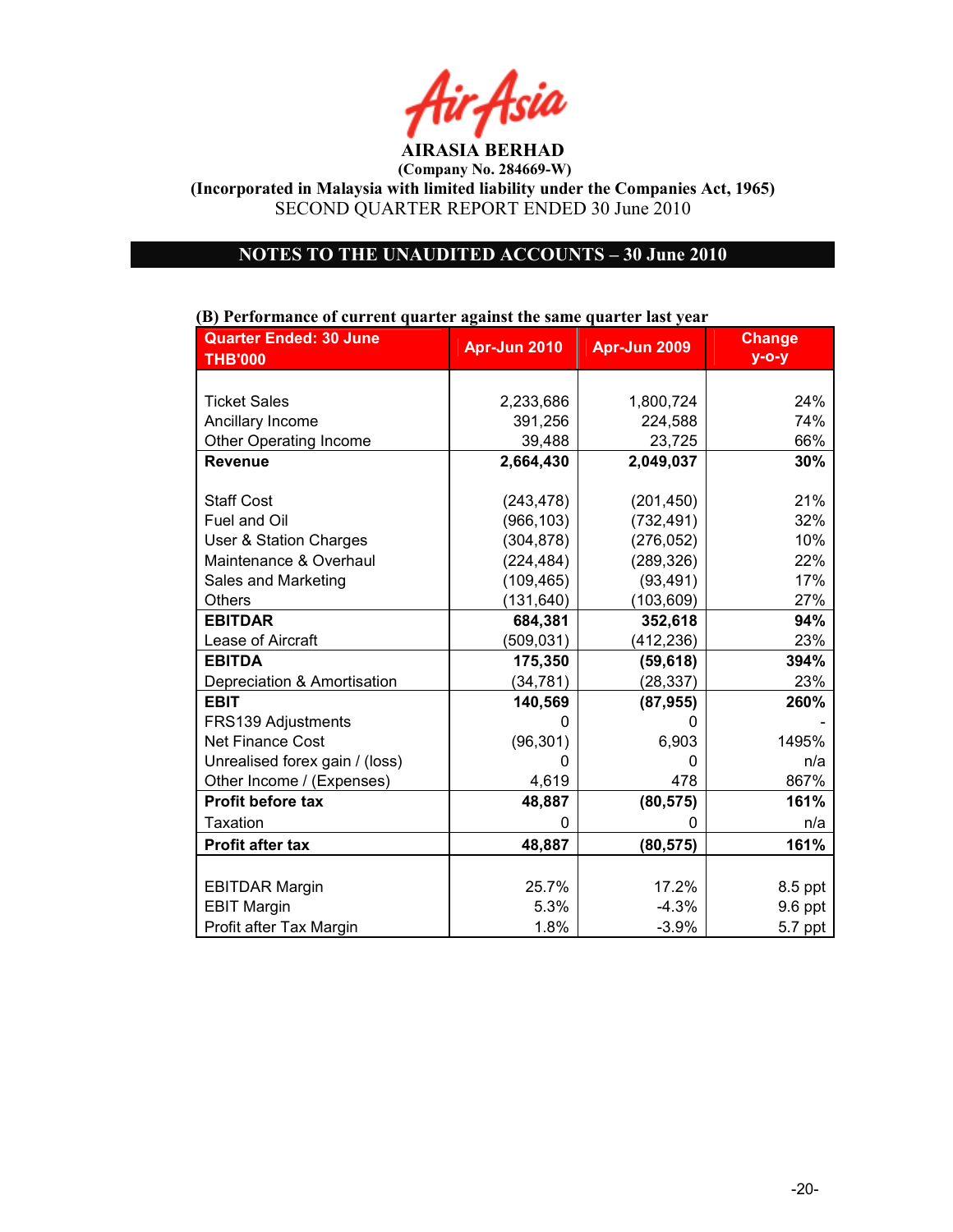

# NOTES TO THE UNAUDITED ACCOUNTS - 30 June 2010

## ii) Associate Company - AirAsia Indonesia

AirAsia Indonesia is an associate company owned 48.9% by AirAsia Berhad. As such it is accounted for using the equity method, as permitted by the Malaysian Accounting Standards Board FRS128, Investments in Associates. As the Group's interest in AirAsia Indonesia has been reduced to zero no additional losses are provided for, and the Group will only resume recognizing its share of profits only after its share of profits equals the share of losses not recognized.

Indonesia AirAsia recorded revenue of IDR656 billion in 2Q10, 44% higher as compared to the IDR454 billion achieved in 2Q09. The positive growth in revenue can be attributed to higher passenger volumes compared, improved contribution from ancillary income per passenger which increased by 88% and higher base fares which rose by 23% over the same quarter in 2009. Passenger carried by AirAsia Indonesia grew by 10% in 2Q10 as compared to 2Q09, while the seat load factor remained unchanged at 74%.

The Indonesian operations produced a profit after tax of IDR111 billion in 2Q10, a significant improvement over the IDR64 billion loss recorded in the same quarter of 2009. The core operating profit in the period was also IDR111 billion as no forex gains or losses were recognized in the period under review.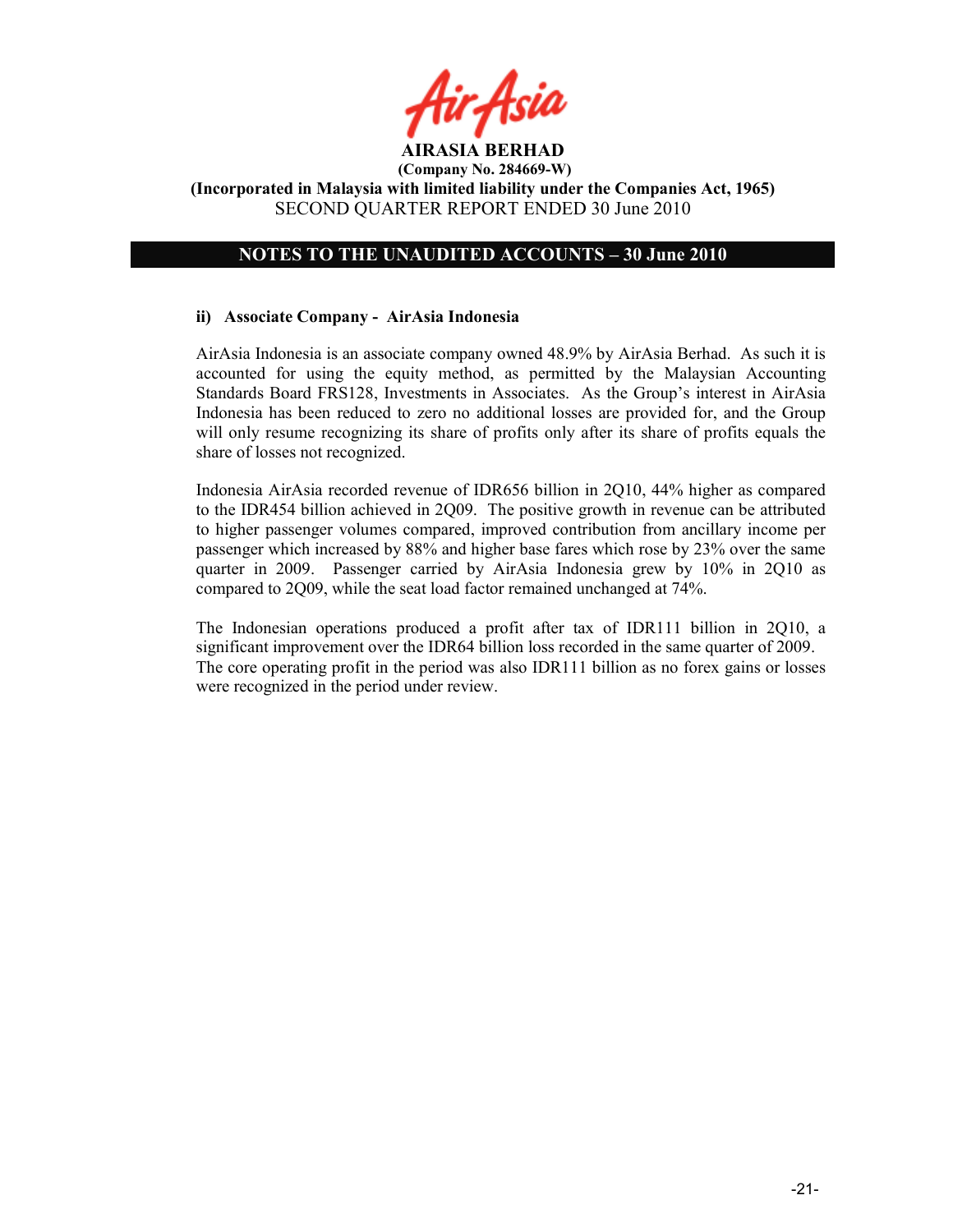

# OTES TO THE UAUDITED ACCOUTS – 30 June 2010

(A) Performance indicator for Indonesia operations for current quarter against the same quarter last year

| <b>Quarter Ended: 30 June</b>    | Apr-Jun 2010 | Apr-Jun 2009 |       |
|----------------------------------|--------------|--------------|-------|
|                                  |              |              |       |
| Passengers Carried               | 947,786      | 863,440      | 10%   |
| Capacity                         | 1,269,112    | 1,164,588    | 9%    |
| Seat Load Factor                 | 75%          | 74%          | 1 ppt |
| ASK (million)                    | 1,624        | 1,335        | 22%   |
| RPK (million)                    | 1,217        | 995          | 22%   |
| Average Fare (IDR)               | 563,219      | 456,243      | 23%   |
| Ancillary Income per pax (IDR)   | 126,798      | 67,576       | 88%   |
| Unit Passenger Revenue (IDR)     | 690,017      | 523,819      | 32%   |
| Rev / ASK (IDR)                  | 403.89       | 340.56       | 19%   |
| Rev / ASK (US cents)             | 4.43         | 3.23         | 37%   |
| Cost / ASK (IDR)                 | 324.00       | 385.22       | 16%   |
| Cost / ASK (US cents)            | 3.55         | 3.65         | 3%    |
| Cost / ASK-ex fuel (IDR)         | 190.07       | 220.81       | 14%   |
| Cost / ASK-ex fuel (US cents)    | 2.08         | 2.09         | 0%    |
| Aircraft (average)               | 14           | 14           | 0%    |
| Aircraft (end of period)         | 15           | 16           | -6%   |
| Average Stage Length (km)        | 1,278        | 1,138        | 12%   |
| Number of Flights                | 7,358        | 7,063        | 4%    |
| Fuel Consumed (barrels)          | 283,467      | 246,642      | 15%   |
| Average Fuel Price (US\$/barrel) | 96.2         | 84.4         | 14%   |

Exchange Rates: USD:IDR – 2010: 9,117, 2009:10,540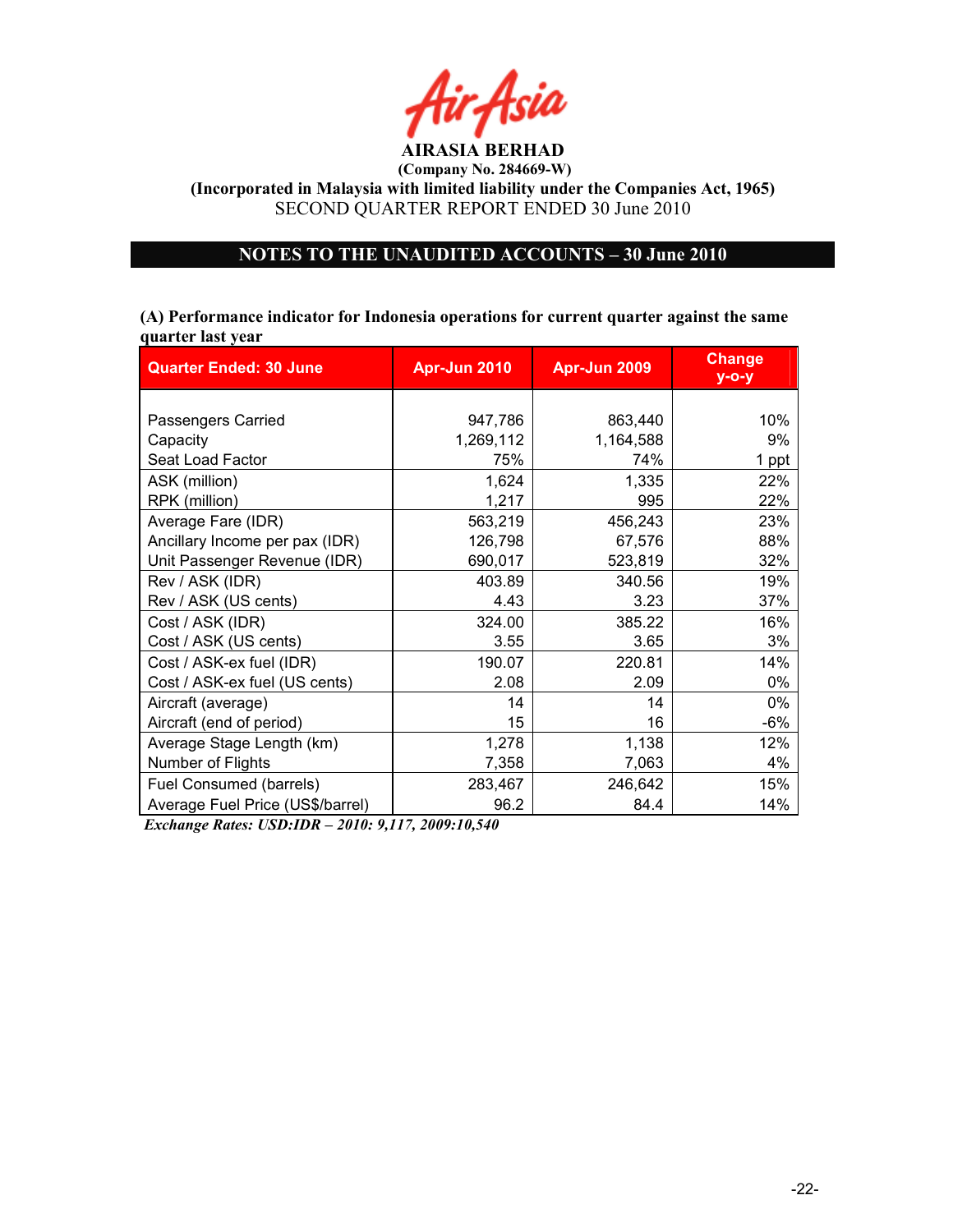

(Company No. 284669-W)

(Incorporated in Malaysia with limited liability under the Companies Act, 1965) SECOND QUARTER REPORT ENDED 30 June 2010

## NOTES TO THE UNAUDITED ACCOUNTS - 30 June 2010

| р) і сгібі тапсс от ситтепе quarter against the same quarter fast year |              |              |               |
|------------------------------------------------------------------------|--------------|--------------|---------------|
| <b>Quarter Ended: 30 June</b>                                          | Apr-Jun 2010 | Apr-Jun 2009 | <b>Change</b> |
| <b>IDR</b> m                                                           |              |              | $y$ -o-y      |
|                                                                        |              |              |               |
| <b>Ticket Sales</b>                                                    | 533,811      | 393,938      | 36%           |
|                                                                        |              |              |               |
| Ancillary Income                                                       | 120,177      | 58,348       | 106%          |
| Other Operating Income                                                 | 1,780        | 2,242        | 21%           |
| <b>Revenue</b>                                                         | 655,769      | 454,529      | 44%           |
|                                                                        |              |              |               |
| <b>Staff Cost</b>                                                      | (48, 103)    | (44, 248)    | 9%            |
| Fuel and Oil                                                           | (217, 461)   | (219, 426)   | 1%            |
| User & Station Charges                                                 | (58, 444)    | (28, 668)    | 104%          |
| Maintenance & Overhaul                                                 | (39, 583)    | (64, 124)    | 38%           |
| Sales and Marketing                                                    | (24, 249)    | (16, 984)    | 43%           |
| Others                                                                 | (20, 351)    | (21, 701)    | 6%            |
| <b>EBITDAR</b>                                                         | 247,578      | 59,379       | 317%          |
| Lease of Aircraft                                                      | (114, 412)   | (116, 728)   | 2%            |
| <b>EBITDA</b>                                                          | 133,166      | (57, 349)    | 332%          |
| Depreciation & Amortisation                                            | (3, 462)     | (2, 257)     | 53%           |
| <b>EBIT</b>                                                            | 129,704      | (59, 605)    | 318%          |
| FRS139 Adjustments                                                     |              |              |               |
| <b>Net Finance Cost</b>                                                | (18, 235)    | (4,275)      | 327%          |
| Unrealised forex gain / (loss)                                         | ი            | ი            |               |
| Other Income / (Expenses)                                              | (42)         | (754)        | 94%           |
| <b>Profit before tax</b>                                               | 111,426      | (64, 634)    | 272%          |
| <b>Taxation</b>                                                        | O            | ი            |               |
| <b>Profit after tax</b>                                                | 111,426      | (64, 634)    | 272%          |
|                                                                        |              |              |               |
| <b>EBITDAR Margin</b>                                                  | 37.8%        | 13.1%        | 24.7 ppt      |
| <b>EBIT Margin</b>                                                     | 19.8%        | $-13.1%$     | 32.9 ppt      |
| Profit after Tax Margin                                                | 17.0%        | $-14.2%$     | 31.2 ppt      |

## (B) Performance of current quarter against the same quarter last year

# (C) Unrecognised share of profits/(losses) in jointly controlled entity and associate company.

FRS 128 states that interest in an associate is defined as "the carrying amount of the investment in the associate under the equity method together with any long-term interests that, in substance, form part of the investor's net investment in the associate". On this basis, the share of losses of the investment in associate was equity accounted for by the Group and limited to the Group's investment in the ordinary share capital of the associate.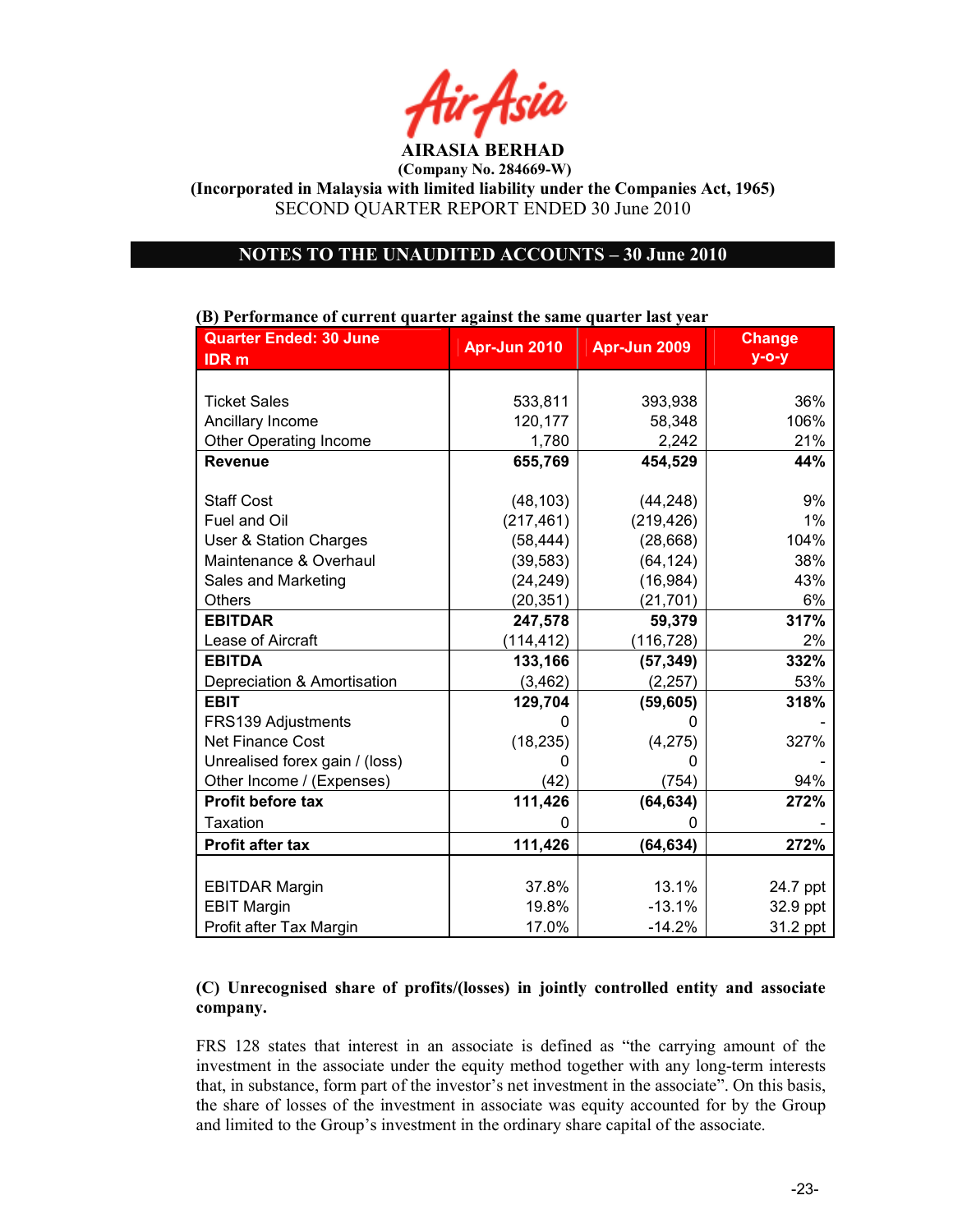

# OTES TO THE UAUDITED ACCOUTS – 30 June 2010

|                   | Unrecognised share of net profit /   Unrecognised share of net profit / |            |
|-------------------|-------------------------------------------------------------------------|------------|
|                   | (loss) for the Quarter ended $ ($ loss) as of 30/06/2010                |            |
|                   | 30/06/2010                                                              |            |
|                   | RM'Million                                                              | RM'Million |
| Thai AirAsia      | 2.4                                                                     | (207.9)    |
| Indonesia AirAsia | 194                                                                     | (215.0)    |

## 21. Variation of results against preceding quarter

The Group achieved a profit after taxation of RM199 million for the quarter under review. This is lower by RM25 million compared to the RM224 million profit after taxation achieved in the immediately preceding quarter ended 31 March 2010.

## 22. Commentary on prospects

Based on the current forward booking trend, the underlying passenger demand in the third and fourth quarters for the Malaysian, Thai and Indonesian operations remains positive. Load factors achieved in the month of July were in line with the prior year, while there have been significant improvements in yield.

In Thailand, the third quarter is a stronger quarter while the fourth quarter is the peak season for tourist arrivals and a higher demand for leisure travel. The current political situation in Thailand is not expected to have any significant impact in the second half of the year.

Indonesia's outlook for the second and third quarters of 2010 is positive with encouraging passenger and yield growth. Indonesia's focus on longer international routes is expected to continue to drive improved financial performance.

The Group will take delivery of 6 A320 aircraft in the third quarter of the year two of which will be operated in Malaysia and four in Thailand. In the fourth quarter 4 A320 aircraft will be delivered, one of which will be operated in Malaysia and three in Indonesia. The aircraft to be based in Malaysia will attract the Investment Allowance following the recent renewal of this tax incentive for another five year period from 1 August 2009.

The new aircraft will be used to replace the B737's and will provide additional capacity across the network.

Barring any unforeseen circumstances, the Directors remain positive with the prospects of the Group for the second half of 2010.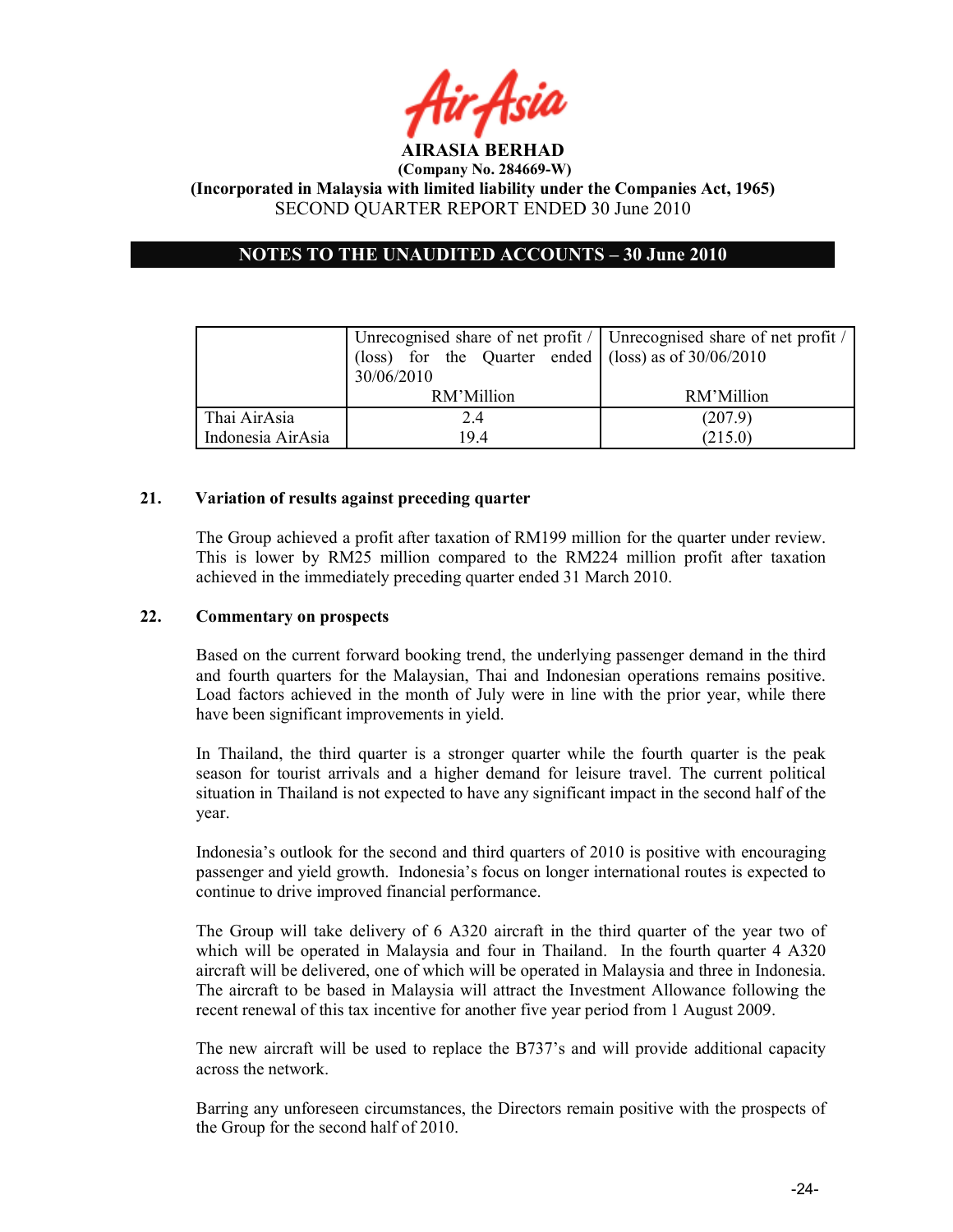

# OTES TO THE UAUDITED ACCOUTS – 30 June 2010

## 23. Profit forecast

The disclosure requirements for explanatory notes for the variance of actual profit after tax and minority interest and forecast profit after tax and minority interest are not applicable for the current quarter and financial year-to-date.

# 24. Finance (Cost)/Income

|                                                        | <b>Group and Company</b>     |                                     |                                  |                                  |
|--------------------------------------------------------|------------------------------|-------------------------------------|----------------------------------|----------------------------------|
| All figures in RM'000                                  | Quarter<br>Ended<br>30/06/10 | Quarter<br><b>Ended</b><br>30/06/09 | Year<br><b>Ended</b><br>30/06/10 | Year<br><b>Ended</b><br>30/06/09 |
| <b>Finance Costs</b>                                   |                              |                                     |                                  |                                  |
| Interest costs                                         |                              |                                     |                                  |                                  |
| - Bank borrowings                                      | (90, 896)                    | (88, 477)                           | (182, 492)                       | (186, 594)                       |
| - Hire-purchase payables                               | (3)                          | (3)                                 | (6)                              | (6)                              |
| Bank facilities and other charges                      | (1,297)                      | (709)                               | (1,914)                          | (1,470)                          |
|                                                        | (92, 196)                    | (89, 189)                           | (184, 412)                       | (188,070)                        |
| <b>Finance Income</b>                                  |                              |                                     |                                  |                                  |
| Interest on inter-co balances<br>(TAA and IAA)         | 16,649                       |                                     | 32,857                           |                                  |
| Interest on deposits                                   | 3,051                        | 893                                 | 6,058                            | 1,682                            |
|                                                        | (72, 496)                    | (88, 296)                           | (145, 497)                       | (186, 388)                       |
| Net Forex Exchange gain / (loss)<br>FRS 139 Adjustment | 15,820<br>(15,880)           | 11,678                              | 303,081<br>(137, 156)            | (78,696)                         |
| <b>Net Finance (Cost) / Income</b>                     | (72, 556)                    | (76, 618)                           | 20,428                           | (265, 084)                       |

## 25. Exceptional item

There were no exceptional items in the quarter under review.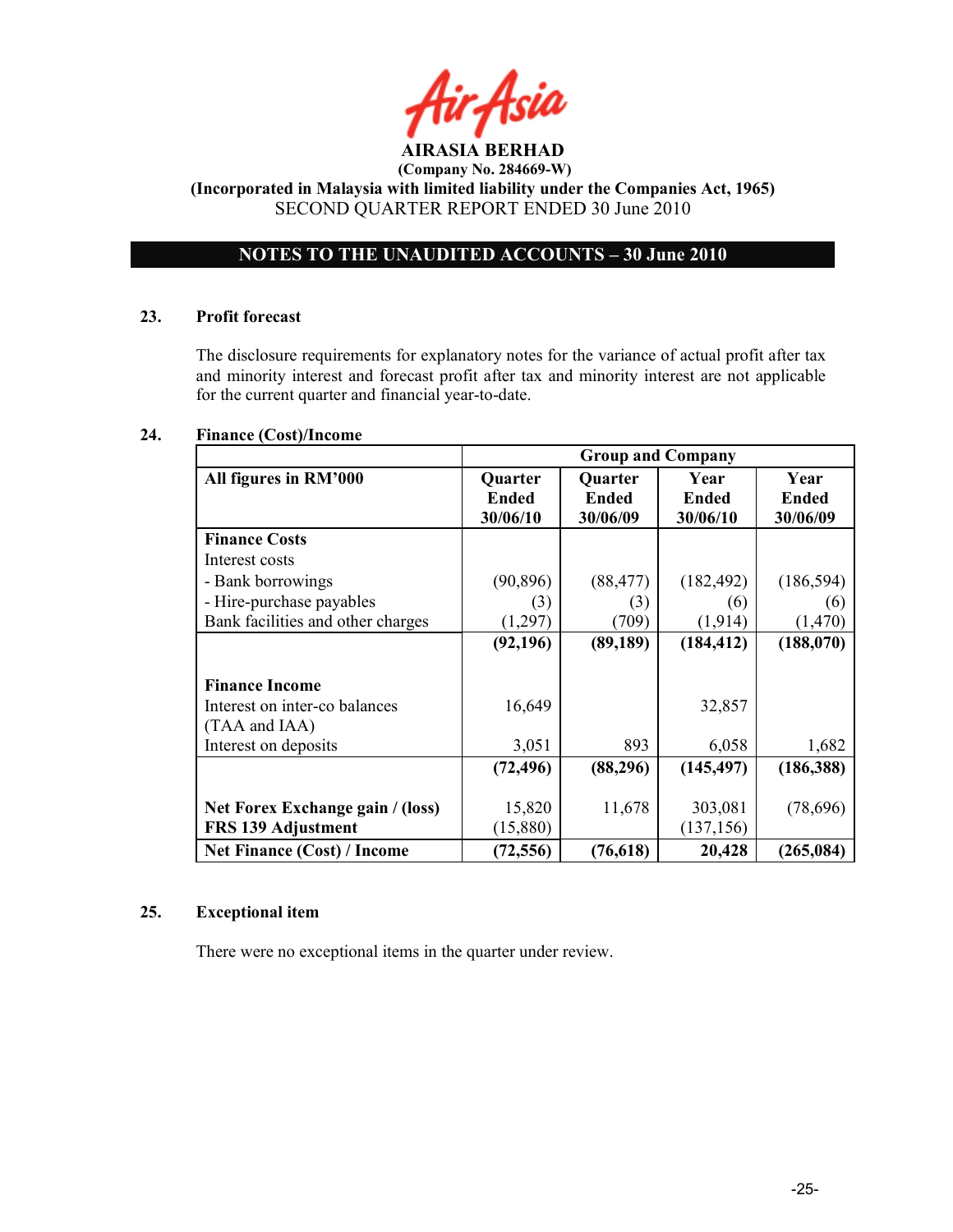# NOTES TO THE UNAUDITED ACCOUNTS – 30 June 2010

#### 26. Income tax expense

## Current taxation

Current taxation of RM3.9 million relates to interest income.

## Deferred taxation

The RM58.7 million deferred tax credit arises from the net of RM102.3 million deferred tax liabilities and RM161.0 million of deferred tax assets recognized during the period. The deferred tax liabilities arose as the difference between the net book value and tax written down value of property plant and equipment increased in the period a result of capital allowances granted offset by depreciation. The deferred tax assets arose from capital allowances and investment allowances granted in the period but which remained unutilized.

## 27. Unquoted investments and properties

There was no sale of unquoted investments or properties for the quarter under review and financial period to date.

## 28. Quoted investments

There was no purchase or disposal of quoted securities for the quarter under review and financial period to date.

## 29. Status of corporate proposals announced

## Vietnam Joint Venture

AirAsia Berhad ("AirAsia') and Sovico Holdings Joint Stock Company are working out a suitable structure for the proposed venture in Vietnam which includes the option of AirAsia initially providing operational and management services to Vietjet Aviation Joint Stock Company for a prescribed period of time before an investment is made.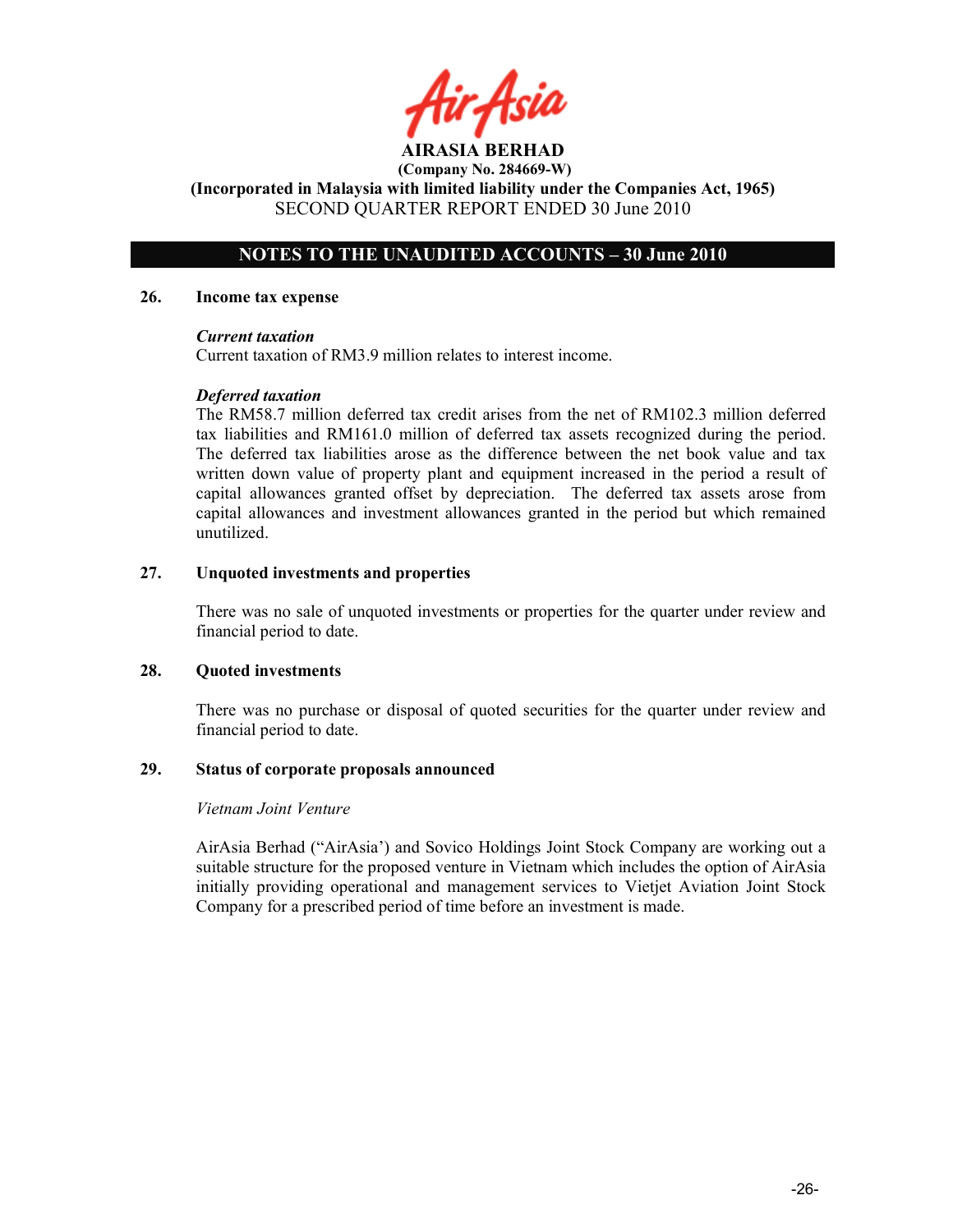

# NOTES TO THE UNAUDITED ACCOUNTS – 30 June 2010

## 30. Borrowings and debt securities

|                   | At 30/06/2010<br><b>RM'000</b> | At 31/03/2010<br><b>RM'000</b> |  |
|-------------------|--------------------------------|--------------------------------|--|
| <b>Current</b>    | 551,951                        | 521,185                        |  |
|                   |                                |                                |  |
| Non-current       | 7,034,225                      | 6,665,778                      |  |
|                   |                                |                                |  |
| <b>Total Debt</b> | 7,586,175                      | 7,186,963                      |  |

The borrowings are mainly in the form of term loans which are for the purchase of new Airbus A320-200 aircraft.

The maturity period of non-current borrowing is 14 years and below. Borrowings are denominated in US Dollar (predominantly), RM and Euro. The Company has substantially hedged its foreign exchange exposure through foreign exchange contracts as explained in Note 31 (i).

The Company's aircraft financing facilities are principally secured by the following types of security:

- (a) Assignment of rights under contract with Airbus over each aircraft
- (b) Assignment of insurance and reinsurances of each aircraft
- (c) Assignment of airframe and engine warranties of each aircraft
- (d) Mortgage of the aircraft
- (e) Deregistration Power of Attorney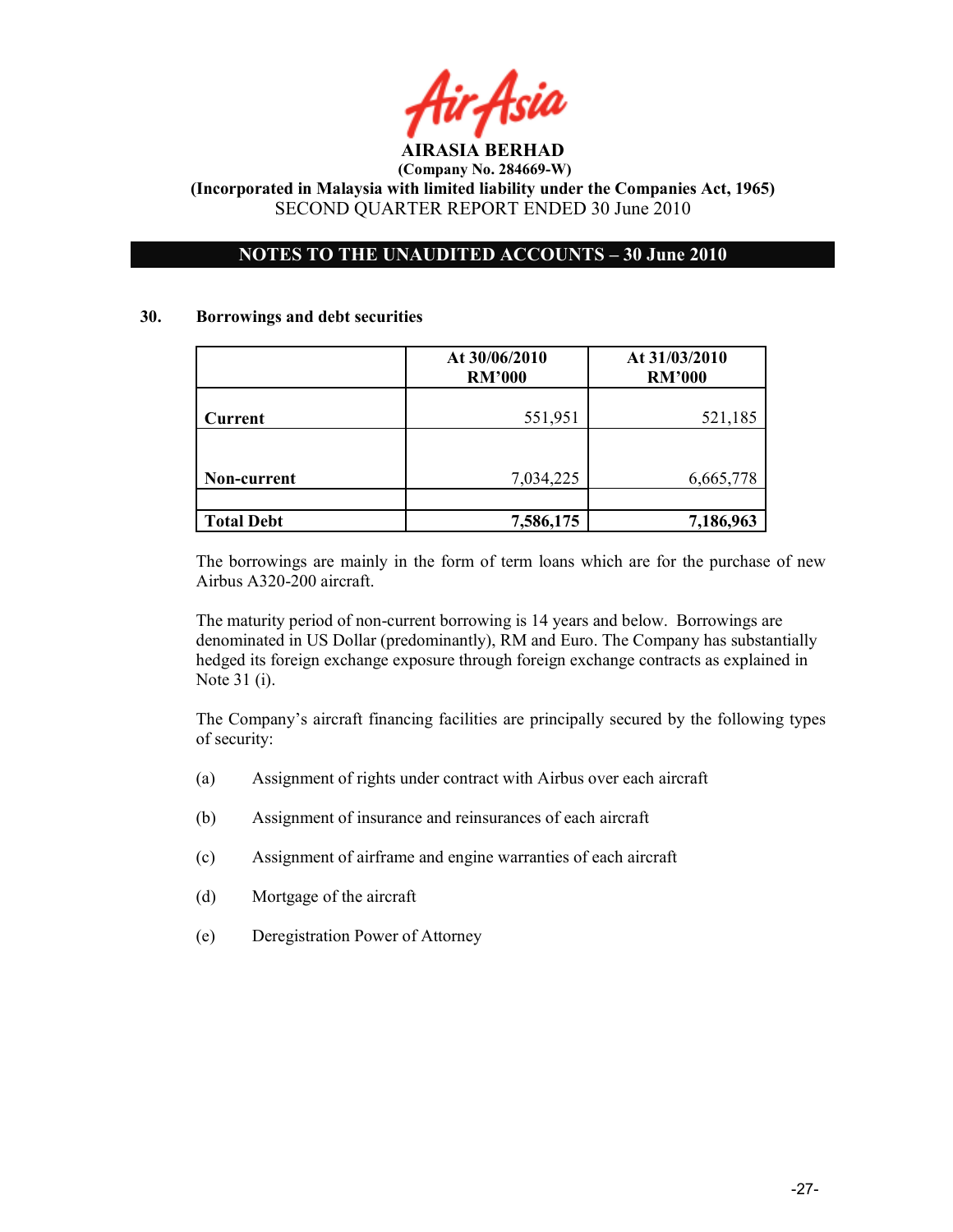## NOTES TO THE UNAUDITED ACCOUNTS – 30 June 2010

## 31. Derivative Financial Instruments:

The fair value of derivative financial instruments is determined in accordance with FRS139 which was adopted by the Group with effect from 1 January 2010. The principal changes in accounting policies and effects resulting from the adoption of FRS 139 are disclosed in section 2 of this announcement.

## (i) Forward Foreign Exchange Contracts

As at 30 June 2010, the Group has hedged approximately 48% of its dollar liabilities pertaining to its aircraft, engine and simulator loans into Malaysian Ringgit ("MYR") by using long dated foreign exchange forward contracts. The calculation includes loans for aircraft deployed to Thai AirAsia and Indonesia AirAsia where AirAsia receives lease payments in USD. However, if the calculation is based on loans pertaining to aircraft being deployed to Malaysia, approximately 61% of the loans are hedged from USD into MYR. The latest weighted average foreign forward exchange rate is at 3.2000 USD:MYR.

## (ii) Interest Rate Hedging

The Group has entered into interest rate hedging transactions to hedge against fluctuations in the US\$ Libor on its existing and future aircraft financing for aircraft delivering from 2005 to 2010. As at 30 June 2010, there are six forward start interest rate swaps ranging from 3.20% to 3.56% with 12 years tenure for future aircraft loans for aircraft purchases delivery in 2010.

## (iii) Fuel Hedging

As at 30 June 2010, the Group has entered into 'crack' fixed swaps which cover up to 26% of the Group's total expected fuel volumes for the remaining period of 2010.

In addition, the Group has entered into West Texas Intermediate ("WTI") fixed swap which cover up to 22% of the Group's total expected fuel volumes for the remaining period of 2010.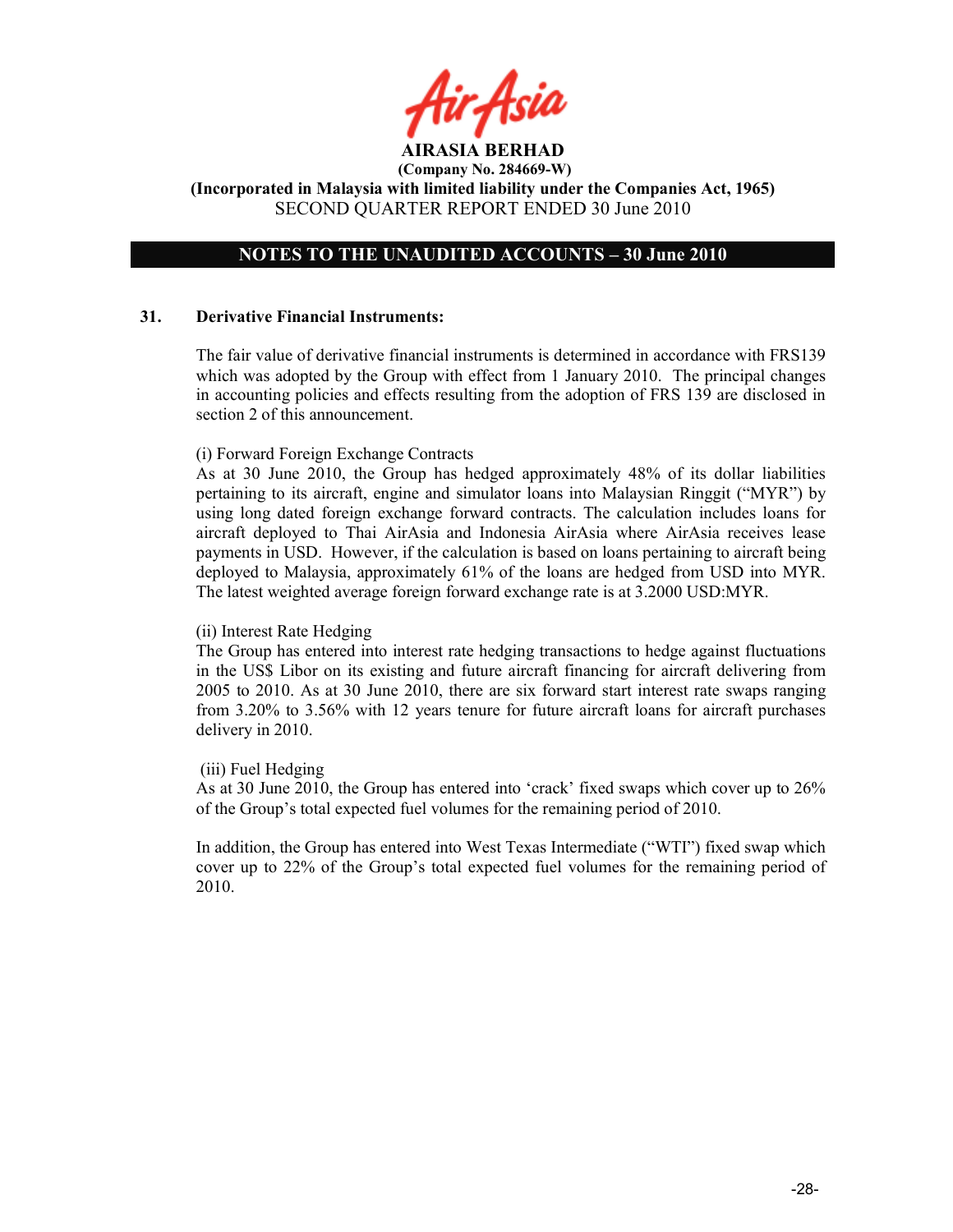

# OTES TO THE UAUDITED ACCOUTS – 30 June 2010

## 32. Derivative financial instruments

| <b>Type of derivatives</b>                | <b>Notional Value</b><br>as at 30/06/2010 | <b>Fair Value</b><br>as at 30/06/2010<br><b>Assets / (Liabilities)</b><br>RM (million) |  |
|-------------------------------------------|-------------------------------------------|----------------------------------------------------------------------------------------|--|
| (i) Fuel contract                         | Barrels (million)                         |                                                                                        |  |
| - less than 1 year<br>- 1 year to 3 years | 1.6                                       | 9.5                                                                                    |  |
|                                           | 1.6                                       | 9.5                                                                                    |  |
| (ii) Interest rate contracts              | RM (million)                              | RM (million)                                                                           |  |
| - less than 1 year                        |                                           |                                                                                        |  |
| - 1 year to 3 years                       |                                           |                                                                                        |  |
| - more than 3 years                       | 4,227.8                                   | 411                                                                                    |  |
|                                           | 4,227.8                                   | (411.7)                                                                                |  |
| (ii) Foreign currency contracts           | RM (million)                              | RM (million)                                                                           |  |
| - less than 1 year                        |                                           |                                                                                        |  |
| - 1 year to 3 years                       |                                           |                                                                                        |  |
| - more than 3 years                       | 4,039.7                                   | 58.5                                                                                   |  |
|                                           | 4,039.7                                   | 58.5                                                                                   |  |

The related accounting policies, cash requirements of the derivatives, risks associated with the derivatives and policies to mitigate those risks are unchanged since the last financial year.

## 33. Material litigation

As at 18 August 2010, there was no material litigation against the Group.

# 34. Proposed dividend

The Directors do not recommend any dividend for the quarter ended 30 June 2010.